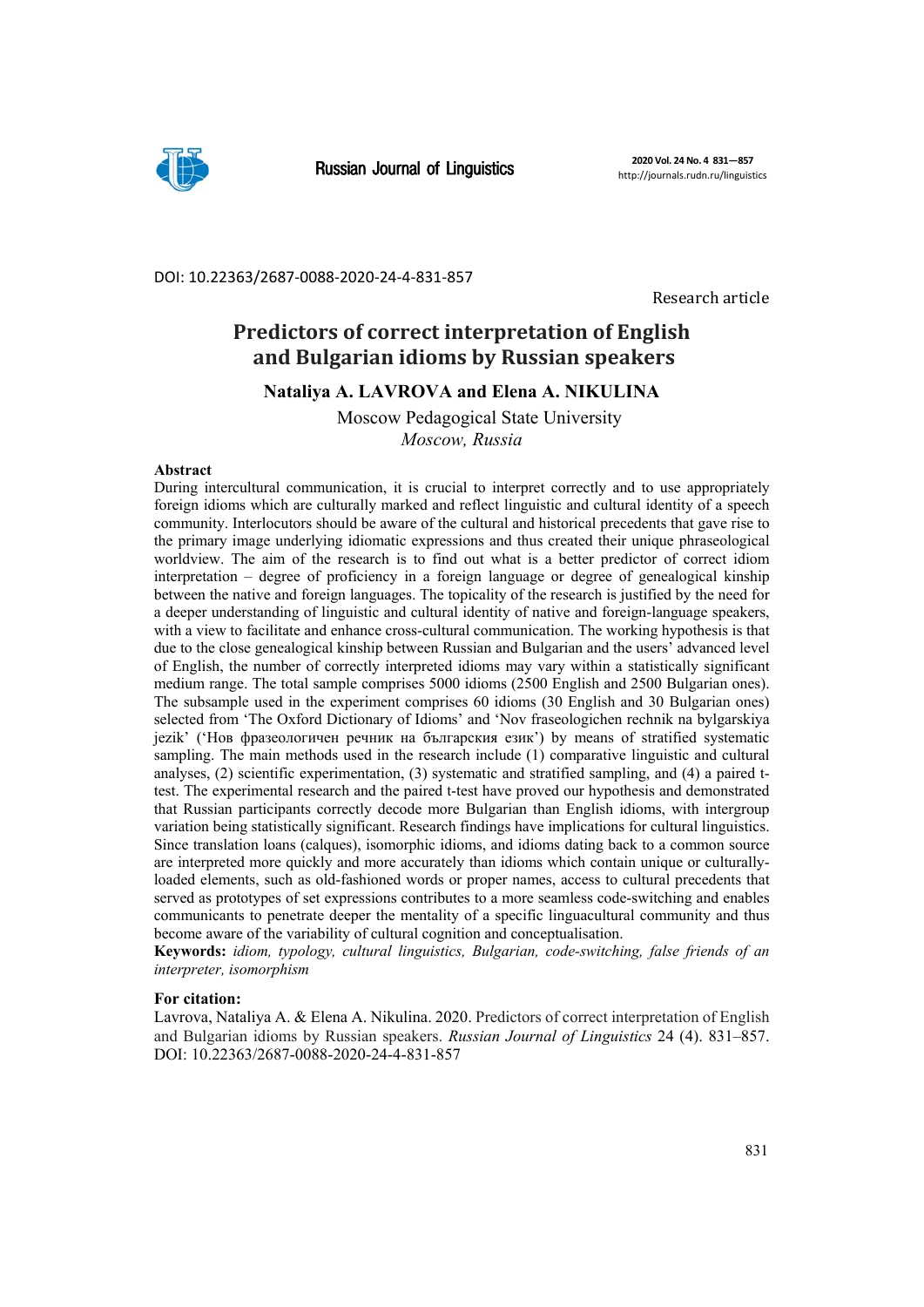## Научная статья

# Предикторы корректной интерпретации английских **и болгарских идиом носителями русского языка**

# **Н.А. ЛАВРОВА, Е.А. НИКУЛИНА**

Московский педагогический государственный университет *Москва, Россия*

#### **Аннотация**

В процессе межкультурной коммуникации существует проблема корректной интерпретации и адекватного употребления иноязычных идиом, обладающих национально-культурной маркированностью и отражающих лингвокультурную идентичность определенного этноса. Коммуникантам необходимо владеть той культурно-исторической информацией, которая на определенном этапе развития языка послужила источником внутренней формы устойчивых выражений, создав уникальную языковую картину мира. Цель статьи – установить, который из двух факторов – близкое генетическое родство между родным и незнакомым иностранным языком или владение иностранным языком на высоком уровне – является более адекватным предиктором корректной интерпретации иноязычных идиом. Актуальность исследования обусловлена необходимостью более глубокого понимания лингвокультурной идентичности представителей разных лингвокультур с целью обеспечения максимально комфортного и эффективного межкультурного общения. Гипотеза исследования заключается в том, что, учитывая близкое генетическое родство между болгарским и русским языками, а также высокий уровень владения русскоязычными студентами английским языком, количество правильно декодируемых идиом в болгарском и английском языках может некоторым образом различаться, однако статистические расхождения в ту или другую сторону не превышают средний показатель. Общий объем выборки составил 5000 устойчивых выражений (2500 английских и 2500 болгарских идиом). Материал экспериментальной части исследования включает подкорпус из 60 устойчивых выражений (30 идиом из болгарского и 30 идиом из английского языка), отобранных с помощью стратифицированной систематической выборки из словаря 'The Oxford Dictionary of Idioms' и 'Нов фразеологичен речник на българския език'. В качестве основных методов исследования используются (1) метод сопоставительного лингвокультурологического анализа, (2) метод лингвистического эксперимента, (3) метод систематической и стратифицированной выборки, (4) метод статистической обработки t-test для парных выборок. Результаты исследования показали, что русскоязычные студенты, изучающие английский язык на продвинутом уровне, правильно декодируют больше болгарских, чем английских идиом, при этом межгрупповая вариативность статистически значима. Полученные данные имеют лингвокультурологическую значимость. Поскольку процент корректной интерпретации ка́лек, изоморфных идиом и идиом, восходящих к общему источнику, превышает процент правильно интерпретированных идиом, содержащих уникальные компоненты, как, например, устаревшие слова или имена собственные, представляется, что знание определенных культурных прецедентов, послуживших источником или прототипом устойчивых выражений, проливает свет на языковую картину мира, способствует более плавному переключению с одного языкового кода на другой, помогает понять особенности менталитета определенного лингвокультурного сообщества и гетерогенность культурной когниции и концептуализации.

**Ключевые слова**: *идиома, типология, лингвокультурология, болгарский язык, переключение кодов, ложные друзья переводчика, изоморфизм*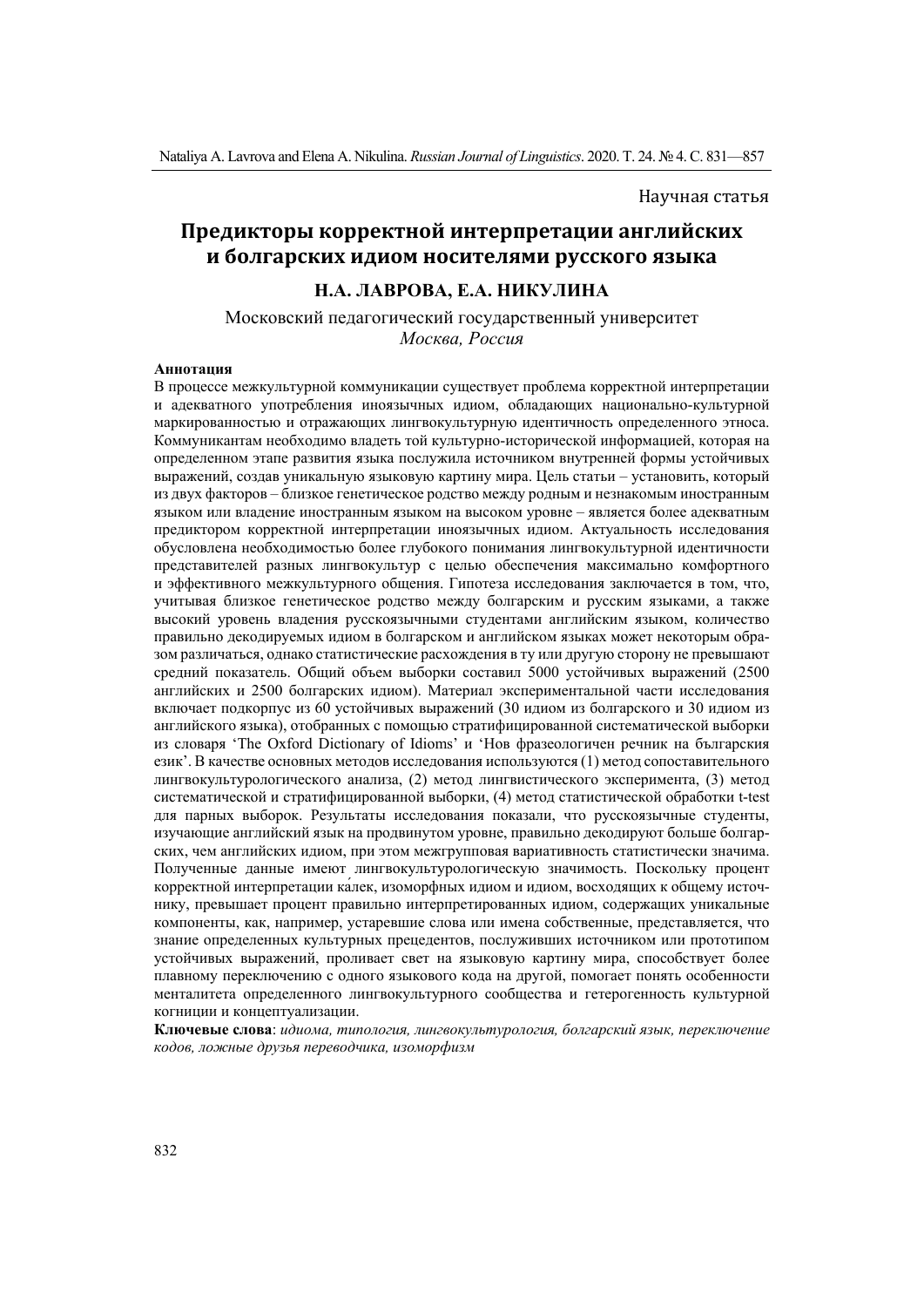### **Для цитирования:**

Lavrova N.A., Nikulina E.A. Predictors of correct interpretation of English and Bulgarian idioms by Russian speakers. *Russian Journal of Linguistics.* 2020. Vol. 24. № 4. Р. 831–857. DOI: 10.22363/2687-0088-2020-24-4-831-857

## **1. Introduction**

Phraseology is justly considered to be one of the most prolific areas of research, which explains why its systematic investigation started to gather momentum in the second half of the 20<sup>th</sup> century. According to the most conservative estimates (Deignan 2005, Fiedler 2007), every fifth uttered expression is to a greater or lesser extent idiomatic. This suggests that speakers heavily rely on prefabricated items in conveying not only factual, but also evaluative and expressive information. Numerous terms referring to the subject-matter of the present research are used in theoretical literature on the topic. Unfortunately, however, there is no general agreement among scholars concerning the most optimal and adequate term, the word *idiom* being widely used in Western Europe and the USA, while *phraseological unit* is its preferable counterpart in Eastern Europe and Russia. In the present paper, no principal distinction is drawn between the terms *idiom*, *idiomatic expression, set expression* and *phraseological unit*, which are used interchangeably as their differentiation is not the priority of the research. However, the term *idiom* will be used by default because it is short, preferred in English, and is frequently used in research on phraseology.

Given that set expressions play a key role in efficient cross-cultural communication and contribute to a more seamless code-switching, the main aim of the research is to establish what is a better predictor of correct idiom interpretation – degree of proficiency in a foreign language or degree of genealogical kinship between languages. To achieve this aim, we selected idioms from two distantly related languages – Bulgarian and English – and tested their interpretation by proficient or nearly proficient Russian speakers of English in an experimental format. The choice of Bulgarian is justified by its close etymological links to Russian, hence the presumption that students are unlikely to have much difficulty in interpreting Bulgarian idioms, as many of them are similar to Russian ones. However, students may have some difficulty interpreting English idioms because this lexical stratum is very challenging. Given this, students are likely to be under the influence of two diametrically opposed forces – centripetal (represented by the Bulgarian language) and centrifugal (represented by the English language), and it is the explicit aim of the present research to establish which one will take the upper hand.

As is well-known, Bulgarian and Russian are two closely related languages from the point of view of their genealogy: both belong to the Slavonic group of Indo-European languages, with Bulgarian belonging to its southern subgroup, and Russian belonging to its eastern subgroup. Both languages derive from the so-called Church Slavonic or the South Bulgarian variety of Slavonic languages, which was formed due to the missionary activities of Cyril and Methodius who originally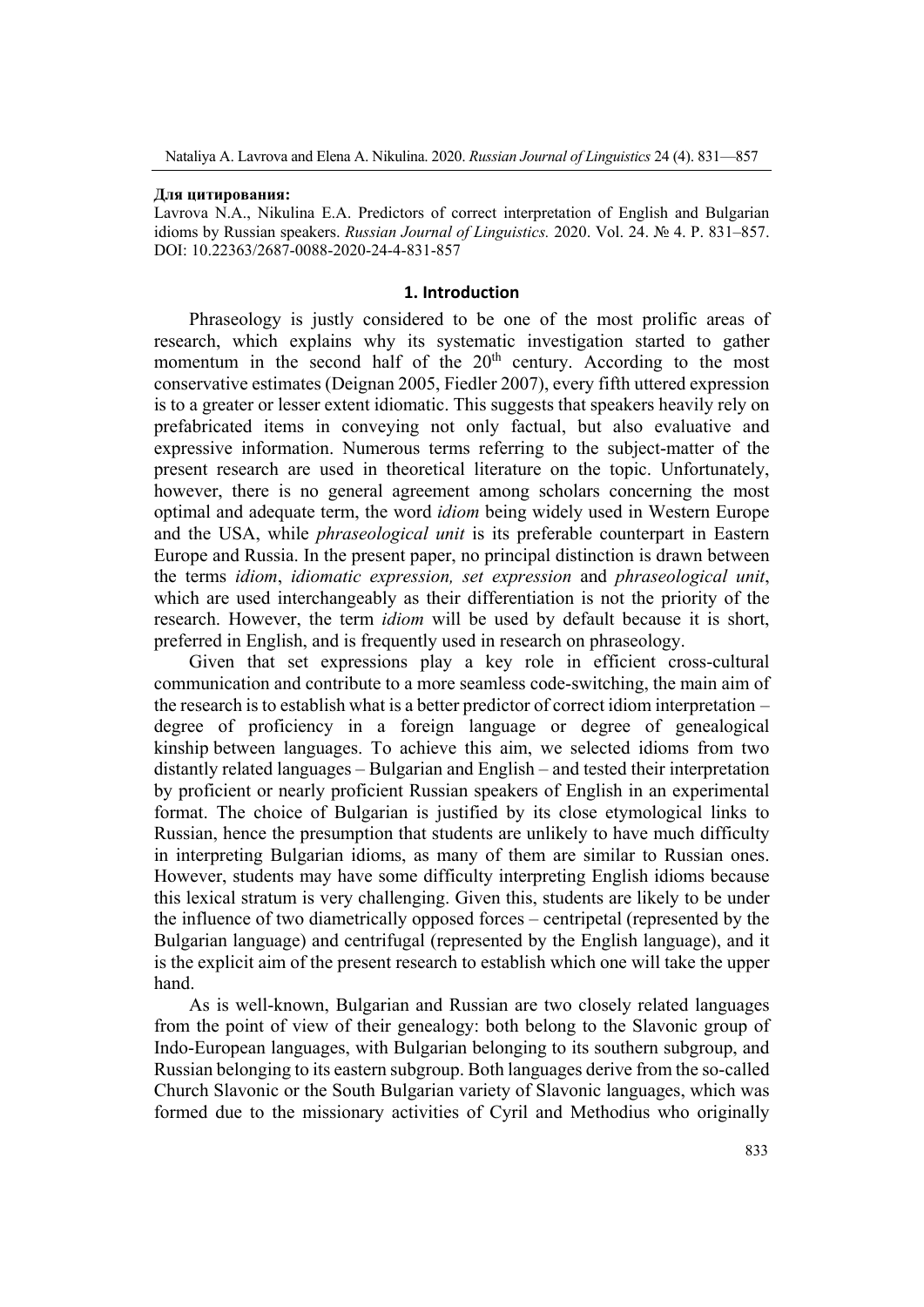introduced the Glagolitic script to different Slavonic peoples (Brown & Ogilvie 2009). This alphabet was subsequently changed by the missionaries' disciples into Cyrillic named after one the missionaries who, contrary to the common belief, was not the inventor of the Cyrillic script. However, it was the Cyrillic script that ultimately caught on and spread on a vast territory stretching from the Mediterranean Sea to the Pacific Ocean (Keipert 2017).

Due to the languages' etymological kinship, a number of common grammatical, lexical, phonological and phraseological features can be found in Bulgarian and Russian. However, ever since the  $10<sup>th</sup>$  century, after Christianity and the Cyrillic alphabet spread in Russia and Bulgaria, centrifugal forces have overtaken the centripetal ones, and have largely shaped the linguistic typology of both languages (Vinogradov & Dobychina 2018). The implication is that Bulgarian and Russian have mostly followed their own developmental paths (Ivanova 2019). This is partly due to extralinguistic factors, such as the lengthy dominance of Greeks and Turks in Bulgaria (Waugh 2019) which mostly affected lexis in the form of numerous borrowings: cf. B1 . *хора* 'people', *баджанак* 'the husbands of both sisters', *бояджия* 'painter', *тютюнджия* 'seller of tobacco', *махала* 'block of flats', *чорап* 'sock, stocking' (Kotova & Janakijev 2001). Due to the impact of Greek on Bulgarian grammar, some of its verbal suffixes, namely *-аса, -оса, -иса, -диса* were borrowed to form the perfective aspect in Bulgarian: cf. *брадясам* 'to grow a beard', *здрависам* 'to congratulate' (Maslov 1981). Although the literary standard of Bulgarian was partly formed under the auspices of Russian classical literature (Polyvyannyy 2016), today words or structures considered to be old-fashioned in Bulgarian are neutral in Russian, while words or structures old-fashioned or moribund in Russian are frequently neutral designations of notions in Bulgarian, which represents the systemic relation between most of Bulgarian and Russian lexis: cf. B. *очи* 'eyes', *рамо* 'shoulder', *уста* 'mouth', *риза* 'shirt', *крак* 'leg' (neutral), *нога* 'leg' (old-fashioned), etc. (Brown & Ogilvie 2009). As an example of centrifugal forces at play in Bulgarian grammar, let us consider the dative personal pronouns. While still in use in the  $19<sup>th</sup>$  century, the dative personal pronouns are moribund in Bulgarian, being supplanted by combinations of a preposition plus the accusative form of personal pronouns: cf. *нему – на него*, *Вам – на Вас, нам – на нас, тям – на тях* (Floria 2017).

Just like proto-Bulgarian, which was mostly analytic, modern Bulgarian is still classified by linguistic typology as analytic and at least partly isolating, with the notable exception of the ramified verbal paradigm: according to the most conservative estimates (Leafgren 2011), Bulgarian verbs can build up to 3 000 forms, taking into account both regular and irregular formations as well as the potential presence of a thematic vowel which forms a bound stem of some tense forms (Zholobov 2016, Saenko 2017). Apart from the complicated system of verbal inflections, Bulgarian retains the distinction between absolute and relative tenses, which also held true for Old Russian, but has been lost in modern Russian

 <sup>1</sup> Bulgarian.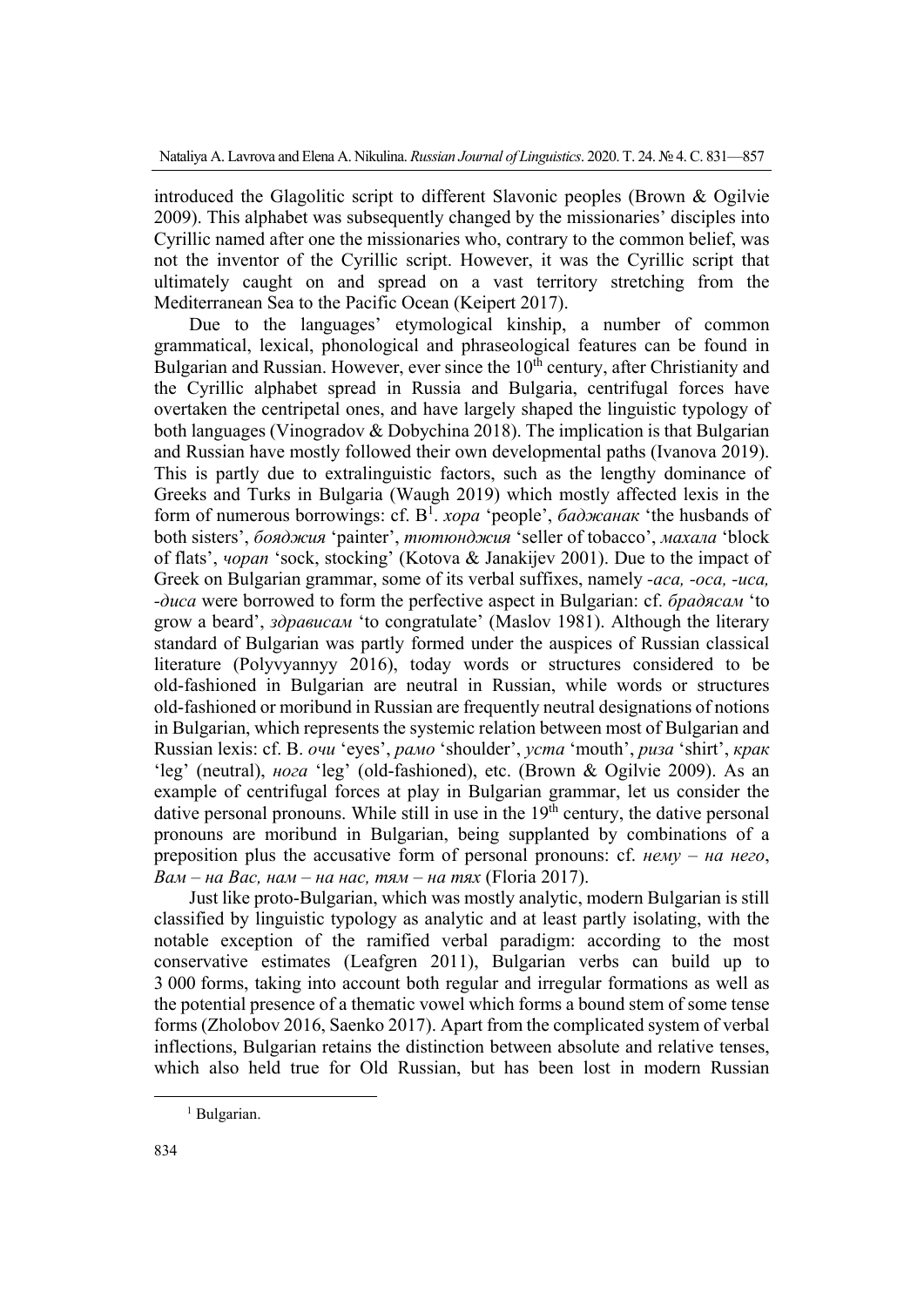(Urmanchieva & Plungian 2017). The small number of absolute tenses is a real stumbling block on the way to acquiring the knowledge of Bulgarian tenses by Russian and English speakers alike (Podtergera 2015), although since the same grammatical concept exists in English, its acquisition should progress faster for English speakers or for those who study English as a foreign or second language (Antipova & Matveeva 2014). Unlike Russian and similar to English, Bulgarian is an article-retaining language. However, only definiteness is systematically expressed by means of the definite article called *chlen* ('member') in Bulgarian grammar. The definite article assumes a number of forms depending on the gender and number of nouns and on the syntactic position of a masculine noun in a sentence: *момчето* 'this boy', *масата* 'this table', *куфарът* 'this coffer', *градовете* 'these towns' (Pashova 2005). A noteworthy feature of the Bulgarian definite article is that it can attach itself to the preceding adjective and even the possessive pronoun. In the latter case the grammatical concept of definiteness is expressed pleonastically (twice), which is not typical of most European languages: cf. В. *моята стая* (lit. 'the my room'),  $E^2$ . *my room*,  $G^3$ . *mein Zimmer*. Another grammatical idiosyncracity not shared by Bulgarian with Russian or English on a systematic level, though partly shared with French, is the so-called pronominal reprise: a pleonastic expression of an object (direct or indirect) or a subject by means of personal pronouns: *Мене ми стана леко и хубаво* lit. 'Me my felt well and good'. *Дай ми ти на мене* lit. 'Give me this for me' (Mitkovska, Bužarovska & Ivanova 2017).

Due to the shared linguistic past, Bulgarian and Russian exhibit many more common features in grammar, lexis, phonology and phraseology, in contrast to English which shares few typological features with either Bulgarian or Russian (Vashcheva & Koryakov 2018).

# **2. Literature review**

According to Sharifian, "many features of human languages are entrenched or embedded in cultural conceptualisations" (Sharifian 2017: 21). The theoretical framework of cultural linguistics "proves a basis for understanding cultural conceptualisations and their realisation in language. Language plays a dual role in relation to cultural conceptualisation. On the one hand, linguistic interactions are crucial to the development of cultural conceptualisations, as they provide a space for speakers to construct and co-construct meanings about their experiences. On the other hand, many aspects of both language structure and language use draw on and reflect cultural conceptualisations" (Sharifian 2017: 24). One of the key concepts of cultural linguistics is cultural cognition which 'comes about as a result of social and linguistic interactions between individuals across time and space' (Sharifian 2017: 22).

<sup>2</sup> English.

<sup>3</sup> German.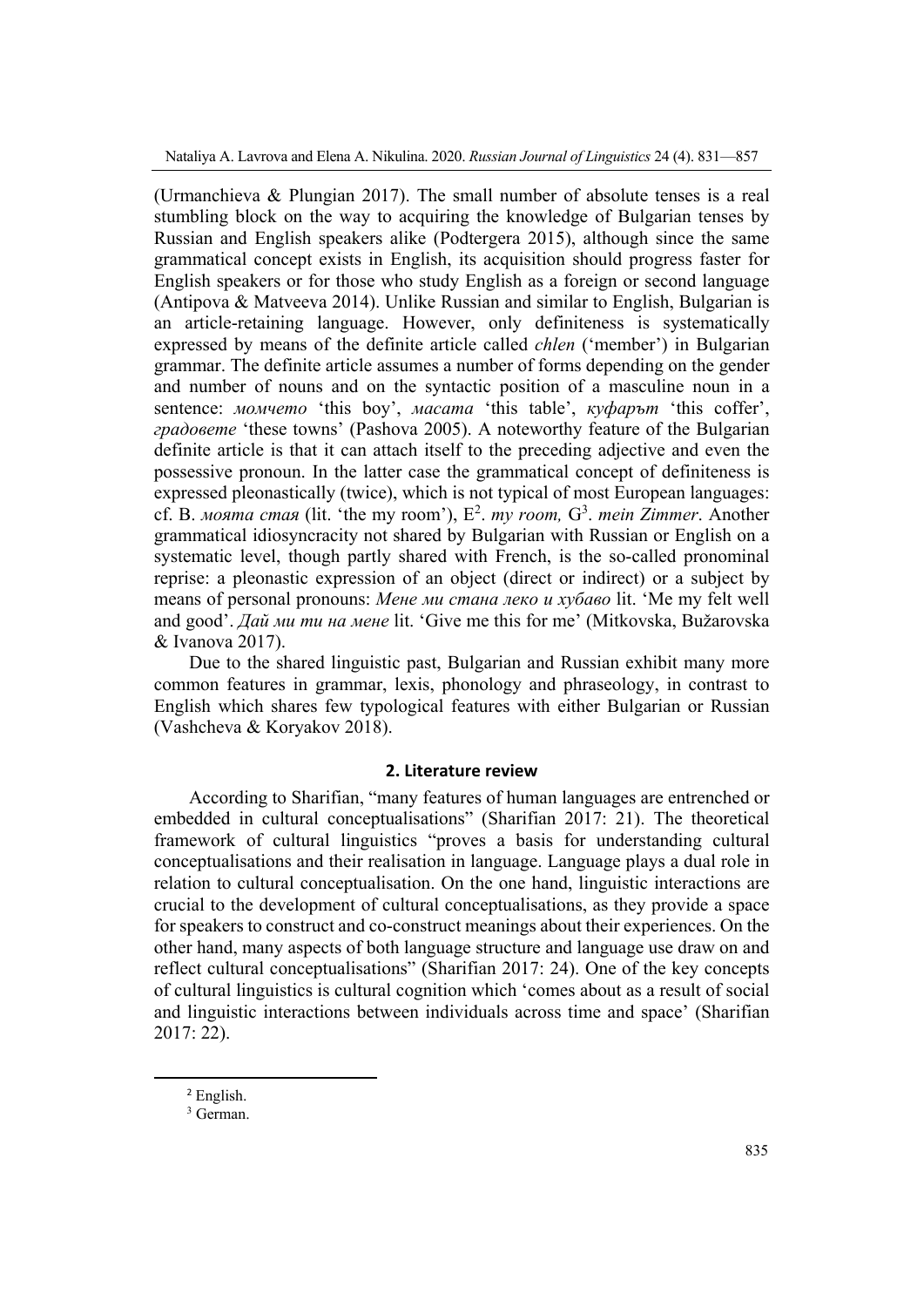This section contains an analysis of works by authors who did comparative or typological research, including research into interpretation of idioms in several languages. In addition to the analysis of Bulgarian idioms (Todorova 2015), scholars discuss loan-translations into genealogically distant (Solano & Kolarova 2015) and proximate languages (Dobrikova 2008). Some works are an attempt to compare whether it is proficiency or crosslinguistic links that determine a higher degree of idioms' interpretation, although the evidence is patchy and inconclusive (Chrissou 2018). A relatively high number of shared idioms in Slavonic languages, namely Polish, Ukrainian and Bulgarian, is explained by the common origin of those languages. However, the three languages are more likely to borrow words from the so-called 'upward' languages, primarily English, rather than from one another (Sosnowski, Blagoeva & Tymoshuk 2018). The phenomenon of codeswitching in Internet forums is investigated by Todorova (2019) who sets out to prove that the insertion of English words and idioms into Bulgarian may also contribute to the common phraseological stock shared by culturally and linguistically distant languages. The investigation of semantic relations in the comparative phraseological units in English and Bulgarian (Holandi 2009) sheds some light onto the idioms shared by English and Bulgarian. The research by Cranmer (2017) focuses on intercultural communicative competence and on the challenges that it faces. The research by Bilá & Ivanova (2020) focuses on the link between language, culture, and ideology. The paper by Nelyubova, Hiltbrunner & Ershov (2019) investigates the reflection of Russian and French values in proverbs.

Todorova (2015) presents a formalized description of Bulgarian verbal idioms with the aim of studying their processing, i.e. recognition and interpretation in context. Giving a uniform description of 1,000 Bulgarian verbal idioms, the author focuses on their categorical, pragmatic, and grammatical information and proposes a method for formal representation of idioms in a morpho-syntactic dictionary which takes into account the idioms' paradigmatic and syntagmatic characteristics. Investigating the speed of their recognition both by native and non-native speakers, Todorova concludes that idioms are best recognized if they are homonymic with free phrases: cf.: *vdigna glava* ('to be proud/to raise one's head') with 6,737 occurrences; *ostavyam na mira* ('leave alone/ leave in peace') with 2,322 occurrences; *treska trese nyakogo* ('to have fever/ to be nervous') with 2,033 occurrences, and *padna na kolene* ('to beg/to fall on knees') with 1,526 occurrences in the corpus of the Bulgarian language. However, Todorova does not specifically study the factors that may facilitate the speed of recognition of Bulgarian idioms by speakers of related or unrelated languages, which is a limitation of her work.

Solano & Kolarova (2015) devote their paper to the study of phraseological loan-translations in Bulgarian and French, which is a cross-linguistic and crosscultural study and which aims, among other things, to highlight the factors that facilitate idiom recognition by speakers of two distantly related languages. The conclusion the scholars draw from their research is that loan-translations are more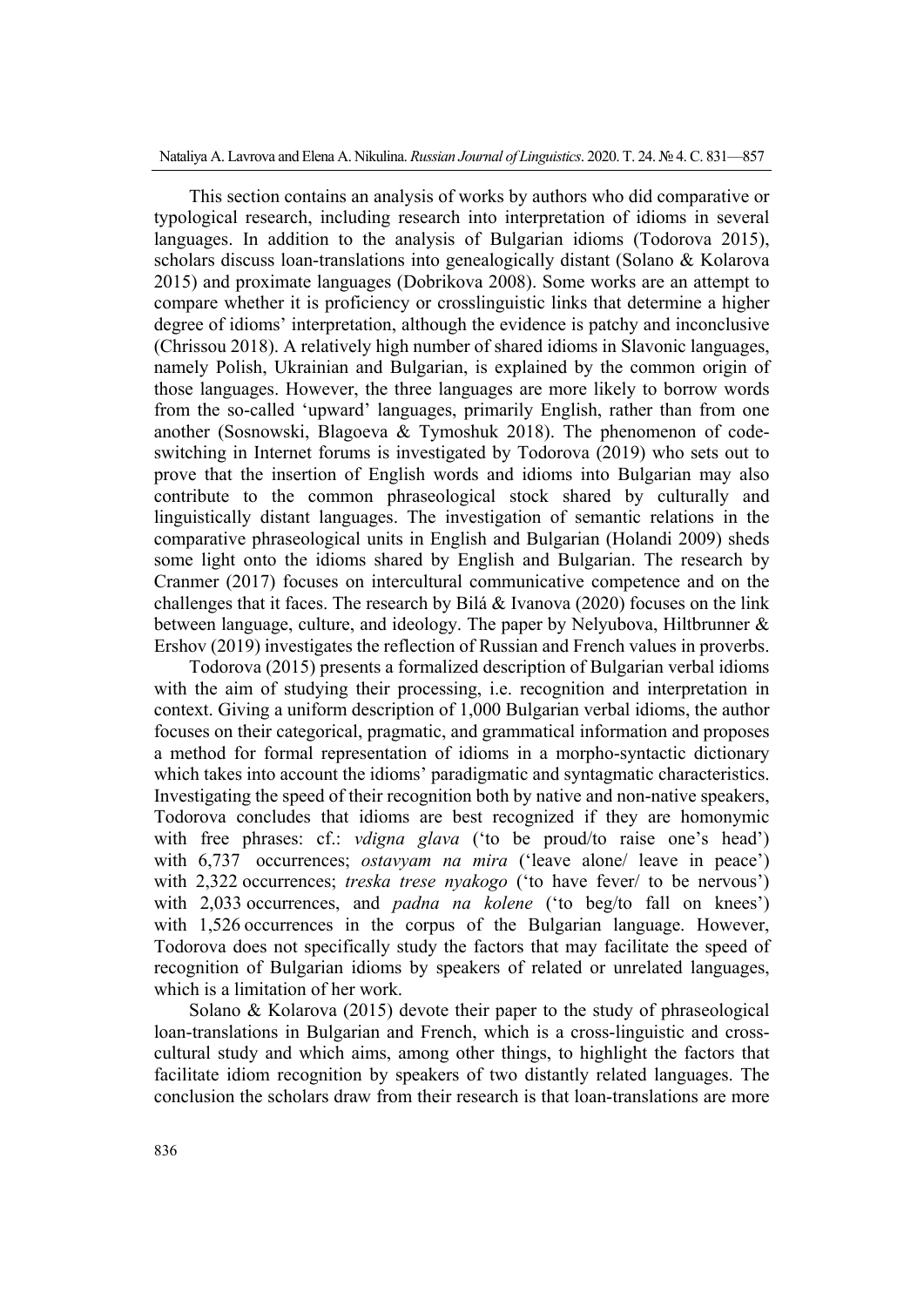frequent from French into Bulgarian, and hence Bulgarian learners of French are more likely to recognize related idioms in French by virtue of their having comparable idioms in Bulgarian. In most cases, French learners of Bulgarian are not greatly helped by the few idiomatic calques in Bulgarian because the bulk of Bulgarian idioms is Slavonic and differs dramatically from French both typologically and etymologically. Both groups of learners, however, have approximately the same advantage when faced with the so-called Anglicisms – isomorphic English calques in both Bulgarian and French: cf. Fr<sup>4</sup>. *franchir la ligne rouge* and B. *пресичам червената линия* (E. 'to cross the red line'), Fr. *être sur le même bateau* and B. *в една и съща лодка сме* (E. 'to be in the same boat') or Fr. *Au milieu de nulle part* and B. *в средата на нищото* (E. 'in the middle of nowhere'). There are also instances of language-specific calques, such as B. *имаш пеперуди в стомаха* (E. 'to have butterflies in the stomach') and *слон в стаята* (E. 'an elephant in the room') or Fr. *ce n'est pas ma tasse de thé* (E. 'it's not my cup of tea') and *été indien* (E. 'Indian summer'). Apparently, the interpretative advantage belongs to the speakers of languages in which there are language-specific calques. Thus, a speaker of Bulgarian who is learning English is more likely to decode the English idiom *an elephant in the room*, while a speaker of French who is studying English is more likely to correctly interpret the idiom *Indian summer.* It could also be hypothesized that, all else being equal, speakers of English and French are more likely to be familiar with idioms from their respective languages for two extralinguistic reasons. First, historically, a lot of borrowings into English from Norman French occurred in the centuries following the Norman Conquest. Second, there is more cultural and linguistic crosspollination between French and English than between French/English and Bulgarian. Apart from that, Bulgarian is part of the Balkan *Spachbund*, while French, English and other European languages constitute what Stepanov calls 'the European *Sprachbund*', i.e. a linguistic union with a number of shared features that exist in all or nearly all of the European languages (Stepanov 2016).

One of the channels through which Bulgarian may experience an influence from English is Internet forums where code-switching and 'interlanguage' are likely to emerge due to the egalitarian, informal mode of communication. Todorova (2019) studies the influence that English has on the Bulgarian forum 'Netspeak' for Bulgarian women living in the USA. The investigated forum discussions include 52,020 lexical items, of which around 2 % are nouns borrowed from English due to their easy grammatical adaptation. While verbs are rarely borrowed because of their divergent typological structures in English and Bulgarian, ready-made constructions, idioms and phrasal verbs are adopted, adapted and assimilated into Bulgarian more readily. Although the speed and quality of the interpretation of idioms is not directly tested in the research, the author indicates that the potential speed and degree of accuracy may be higher for those Bulgarian users of the forum *Netspeak* in the USA who have been exposed to the English language either through

 4 French.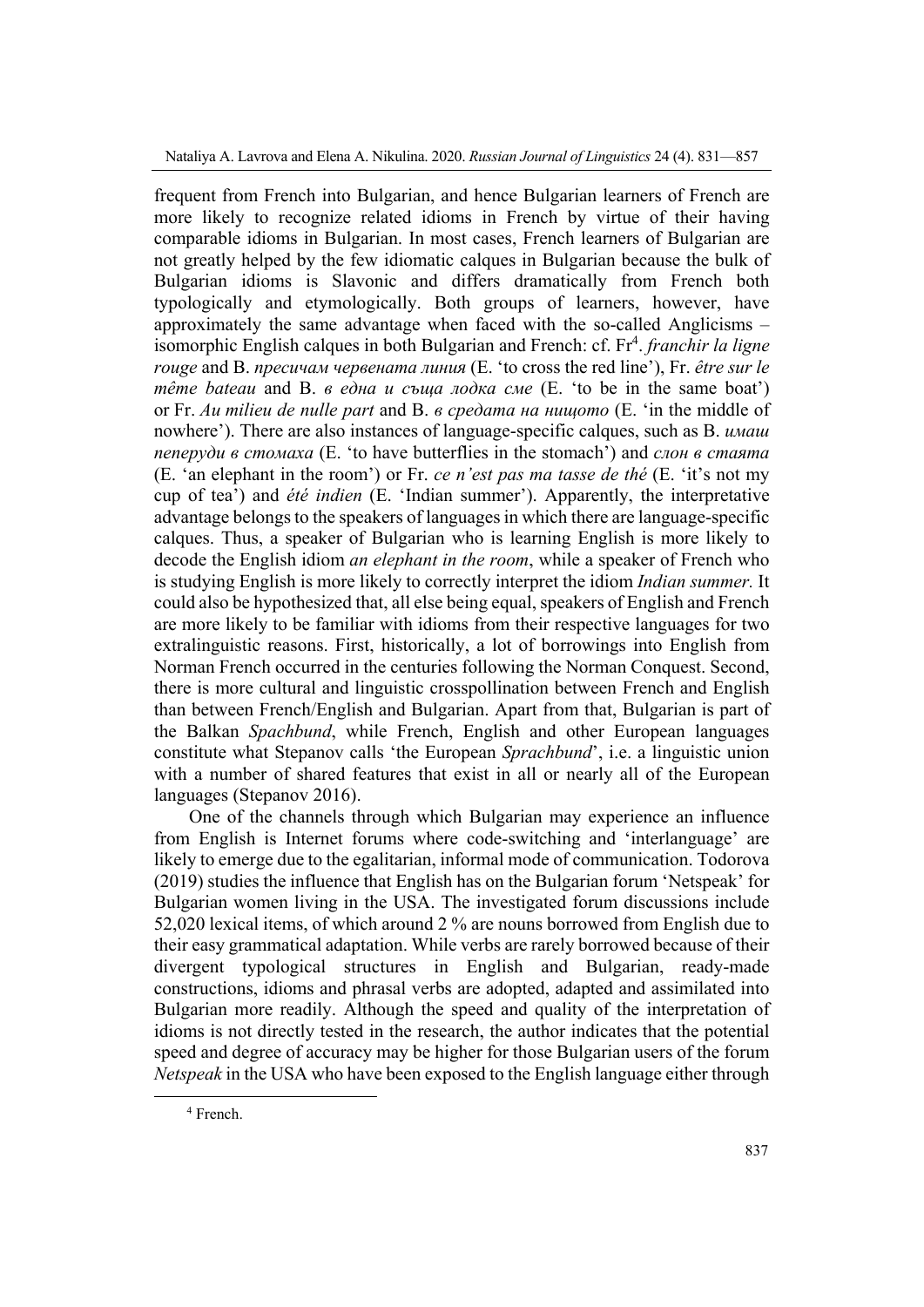the participation of other, possibly English speaking users, or through the involuntary incorporation of Anglicisms in the speech of Bulgarian co-users of the forum. This hypothesis suggests that the degree of familiarity with a foreign language, even if this language is not explicitly studied, may positively correlate with the correct interpretation of idioms in this foreign language.

The research by Cranmer (2017) focuses on intercultural communicative competence and on numerous challenges that stand in the way to acquiring it. Apart from different communicative styles, some of the impediments on the way to intercultural competence are etymologically linked words in two or more related languages that often lead communicators up the garden path by urging them to form associations with concepts that have no bearing on the meaning of the word in another language. In connection with Bulgarian and Russian, this pertains to the pair of words *вестник* ('newspaper' in Bulgarian) – *вестник* ('academic journal' in Russian). These words completely overlap in their form and are only very distantly related in their current meaning.

The research by Bilá & Ivanova (2020) focuses on the inherent link between language, culture, and ideology, and emphasizes that "in the network of the relationships between humans, language and culture, humans are defined as biological, social, and cultural beings with all these aspects closely bound together and constituting a single integral, inseparable package' (Bilá & Ivanova 2020: 221). This means that social and cultural practice is *volens nolens* reflected in language.

The paper by Nelyubova, Hiltbrunner & Ershov (2019) investigates the reflection of Russian and French basic values in proverbs. Based on the fact that each nation has a certain hierarchically organized set of values, which only partly coincide with other cultures, the authors believe that it is important to identify both their universal and culture-specific features. According to the researchers' hypothesis, the thematic classification of proverbs may directly or indirectly reveal the values of a particular nation, and the quantitative correlation of proverbs related thematically illustrates this hierarchy of values: "a bigger or smaller number of proverbs on a certain topic indicates the degree of their importance in the consciousness of native speakers of a corresponding linguistic community" (Nelyubova, Hiltbrunner & Ershov 2019: 224). The method of linguistic and axiological analysis used by the researchers and the findings of the research suggest that language reflects the most salient cultural concepts which may be rather dissimilar across cultures: while advice, trouble, love, hole and expectation are linguistically, culturally and conceptually salient for Russian speakers, animals, exchange, daily routine and religion are, apparently, some of the key cultural concepts for the French.

In his research, Chrissou (2018) proceeds from the premise that there is a broad agreement in phraseological research upon the fact that collocational fluency is a significant determinant of efficient cross-cultural communication. For this reason, high frequency and common set phrases with a high relevance in written and oral communication should be subject to systematic cross-linguistic analysis. Applying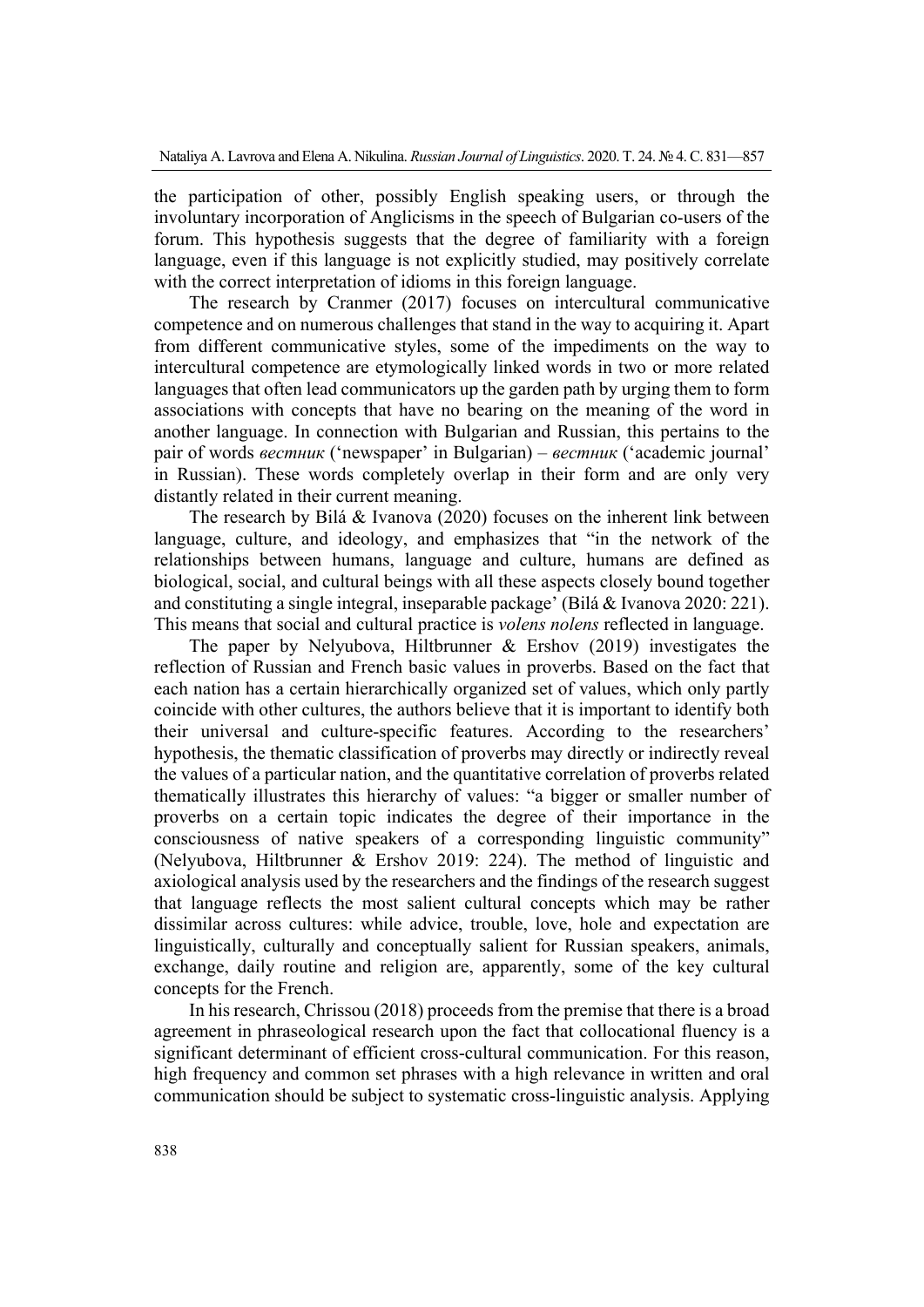the methods of contrastive linguistics, the study postulates that linguistic proximity has a positive impact on cross-cultural communication and code-switching, reducing the communicative burden, whereas lack of proximity is assumed to increase the degree of difficulty. However, there is still inconclusive evidence about whether it is the formal, semantic or etymological congruency of two different languages that plays the key role in facilitating code-switching. The findings by Chrissou testify to the fact that the degree of proficiency in a foreign language is a facilitating factor in cross-cultural communication when idioms are from two or more languages that are very distant relatives. When languages are related more closely, however, it is their inherent properties that determine the difficulty degree for code-switching. However, no relying criteria for measuring the degree of distance between two languages are suggested; nor is a third language involved, for example another language from the Germanic group, such as Dutch, Swedish or Norwegian, in order to corroborate the hypothesis that linguistic proximity is a facilitating factor in the interpretation of idioms.

Columbus (2013) is primarily interested in the types of idiomatic structures that exist and that should be selected by experimental researchers as a sample for the study. According to Columbus' findings, most scholars select a biased sample of idioms by virtue of having their own, sometimes idiosyncratic, sometimes frankly skewed understanding of what constitutes an idiom. To obtain valid and reliable data, it is imperative to incorporate in a study an approximately equal measure of all the three main types of idiomatic expressions, namely restricted collocations, idioms, and lexical bundles. These subtypes of set expressions should be singled out using corpus-based measures and human ratings. The study empirically validates these categories as described by certain phraseologists in the European tradition, which is accomplished using various multi-word expressions from the British National Corpus, from across the continuum of frequent to infrequent occurrences and co-occurrences. As a conclusive warning, Columbus recommends selecting the final sample through the method of systematic or random sampling, which ensures bias-free, objective and experiment-worthy idiomatic expressions.

The research by Szerszunowicz (2013) discusses the phenomenon of exponential growth of idioms in some Slavonic languages, with Polish as the primary focus of investigation. The author claims that following major political, social and/or economic upheavals, an upsurge of set expressions can be observed in a linguacultural community. In the decades after the disintegration of the Soviet Union, this phenomenon primarily concerns former Soviet countries or countries that were subject to the Soviet influence, among which Bulgaria is no exception. According to Szerszunowicz, the major source of new idiomatic expressions is a foreign language or a foreign culture which is considered to be economically, politically, and socially more stable and prestigious and is typically looked upon as a source of inspiration for coining new idioms. English-speaking countries have arguably been at the forefront of political, economic and social changes, they are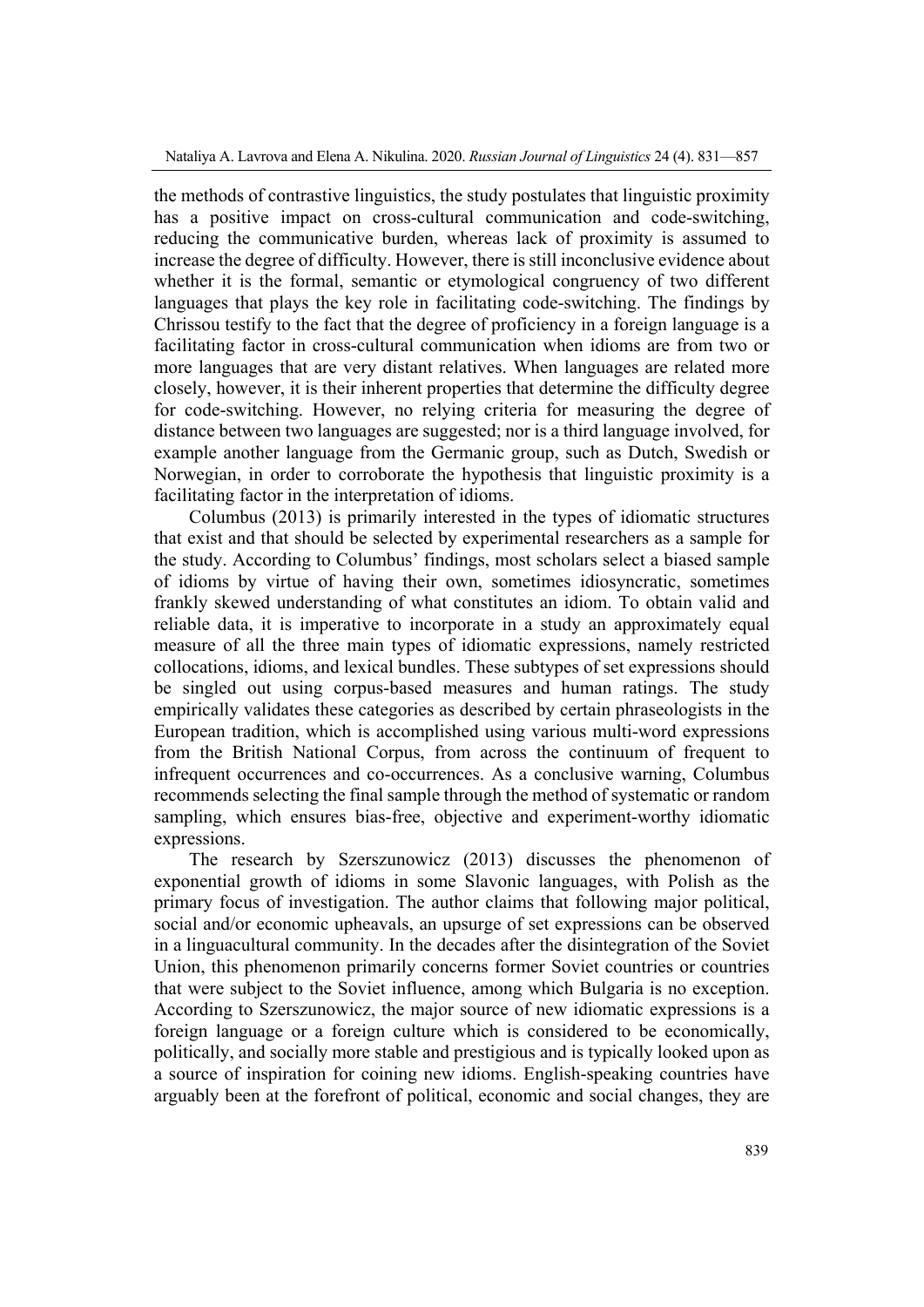typically considered egalitarian societies, not set against either human or linguistic migration, hence the relatively free cross-pollination between English-speaking countries and their close and distant neighbours. The result of such egalitarian policy, however, is frequently one-sided: while many Slavonic languages extensively borrow from English, English lags behind, due to the lack of an objective need to fill in either nominative or expressive lacunae. This results in more loan-translations in Slavonic languages, such as Bulgarian, and hardly any calques from Slavonic languages into English. On the plus side of this one-way process is that speakers of English and Bulgarian can recognize those Bulgarian idioms that have been loan translated from English.

The research by Sosnowski, Blagoeva, & Tymoshuk (2018) examines phraseological innovations in Bulgarian, Polish and Ukrainian. Particular attention is paid to trends in the development of phraseology and to the sources of the enrichment of the phraseology of the three studied languages. The main finding of the research is that the degree of linguistic proximity correlates positively with the level of recognition and correct interpretation of foreign-language idioms. Since Bulgarian, Polish and Ukrainian are closely related Slavonic languages, the core of common idiomatic word-stock can be singled out, which is rather extensive and is mutually comprehensible to speakers of the three languages. Despite the valuable heuristics of the research, the authors fail to compare closely related languages with a distantly related language in order to obtain objectively quantifiable data with respect to what is more weighty in determining the degree of correct idioms' interpretation: the etymological proximity of two or more languages or the degree of learners' proficiency in a foreign language. This is the research question the present study addresses, thereby filling in the existing research gap.

Dobrikova (2008) is an in-depth study of both theoretical and practical aspects of comparative phraseology. The idiomatic word-stock from the two closely related languages (Slovak and Bulgarian) is studied and the conclusion is reached that there is a lot of cross-over and cross-pollination between the phraseologies of the two languages. However, much depends on the theoretical framework within which scholars of phraseology work: while Slavonic scholars mostly follow the phraseological paradigm adopted by Soviet linguists, Bulgarian phraseologists embrace a more modest and limited view of what constitutes idiomatic language and primarily regard only lexical set expressions with a completely transferred meaning as truly idiomatic, whereas others are treated as marginal or engendered by common rules of syntactic derivation. Admitting that the etymological proximity of languages certainly correlates positively with the degree of correct idioms' interpretation, the scholar concedes that non-systematic analysis of very closely related and distantly related languages was carried out and the degree of proficiency in a foreign language versus the degree of linguistic relatedness was not analyzed with respect to its influence on idioms' interpretation.

Finally, the in-depth study by Holandi (2009) investigates semantic relations in comparative idioms in English and Bulgarian. These are set expressions that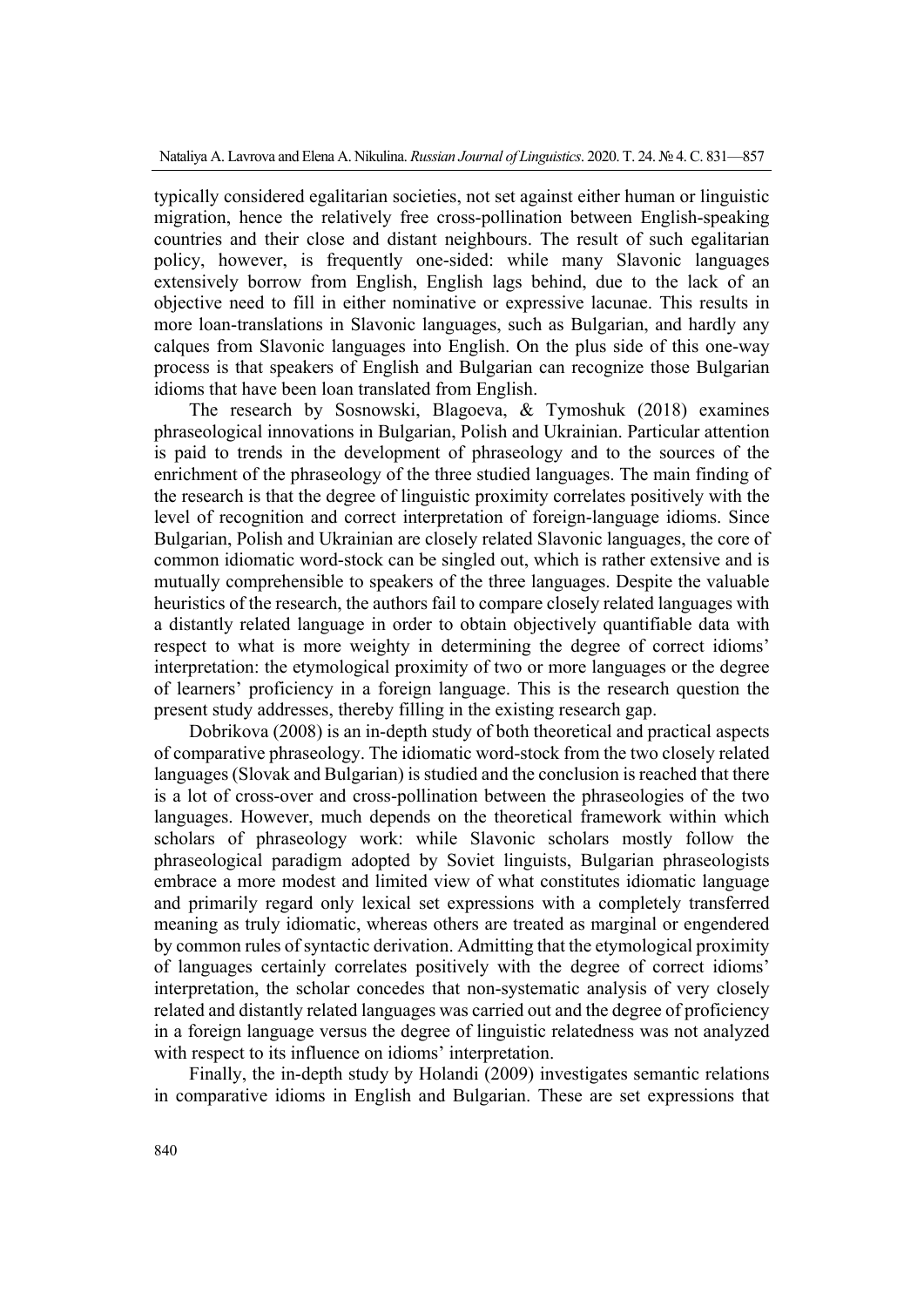contain conjunctions *as* or *like* (*като*) in their structure (*as good as gold, плашлив като заек* lit. 'fearful like a hare'). Having investigated 6 semantic groups of Bulgarian and English idioms, the author draws the following conclusion. On balance, the ease of the interpretation of idioms by either Bulgarian or English native speakers depends on the number of shared idiomatic word-stock. This common word-stock is determined by the three main factors, all of which are extralinguistic in nature. First, the so-called animalisms (or zoomorphic idioms) reveal a lot of commonality in terms of structure and meaning, which is explained by the comparable symbolic associations ascribed to most animals, such as hares, wolves, foxes, dogs, etc. The second group of Bulgarian-English idioms which is also relatively easily interpreted by speakers of Bulgarian and English is constituted by religious idioms due to the fact that most of them derive from the Bible, and since both Britons and Bulgarians are Christians, it is only natural to expect them to have shared comparable values which get reflected in the idiomatic language. Finally, there is another group of easily interpreted idioms, namely, translationloans from English into Bulgarian. However, this is the least numerous group (10%, compared to the other two), since loan-translation is a relatively inconspicuous process in modern Bulgarian, although, as other researchers have observed (see above), it cannot be dismissed out of hand. Echoing the other scholars mentioned above, Holandi discusses and contrasts two distantly related languages, whose phraseology can mostly be compared from the typological, but not genealogical point of view and whose commonality, therefore, is mostly determined by extralinguistic and cultural factors, such as borrowings from the same source and humans' common cognitive make-up. **Table 1** sums up the same or similar Bulgarian and English idioms.

*Table 1* 

| The same zoomorphic idioms<br>in English and Bulgarian | The same/similar phytonymic<br>idioms in English and Bulgarian | The same biblical idioms<br>in English and Bulgarian |  |
|--------------------------------------------------------|----------------------------------------------------------------|------------------------------------------------------|--|
| as timid as a hare                                     | stick like a burr                                              | as old as Methuselah                                 |  |
| плашлив като заек                                      | закачам се като шипка                                          | стар като Мефасуил                                   |  |
| as scared as a rabbit                                  | quake/quiver/shake/tremble like as sure as death               |                                                      |  |
| страхлив като заек                                     | an (aspen) leaf                                                | грозен като смъртта                                  |  |
|                                                        | треперя като лист                                              |                                                      |  |
| breed like rabbits                                     | grow/spring up like mushrooms                                  | as poor as Job                                       |  |
| плодим се като зайци                                   | растат като гъби (след дъжд)                                   | беден като Йов                                       |  |
| run like a hare / rabbit                               |                                                                | as still as death (or as the grave)                  |  |
| бягам като (изтърван,                                  |                                                                | тих като смъртта                                     |  |
| пушнат) заек                                           |                                                                |                                                      |  |
|                                                        |                                                                | as proud as Lucifer                                  |  |
|                                                        |                                                                | хитър като дявол                                     |  |
|                                                        |                                                                | as black as hell                                     |  |
|                                                        |                                                                | черен като дявол                                     |  |

#### **The main groups of structurally and semantically comparable Bulgarian and English idioms (after Holandi 2009)**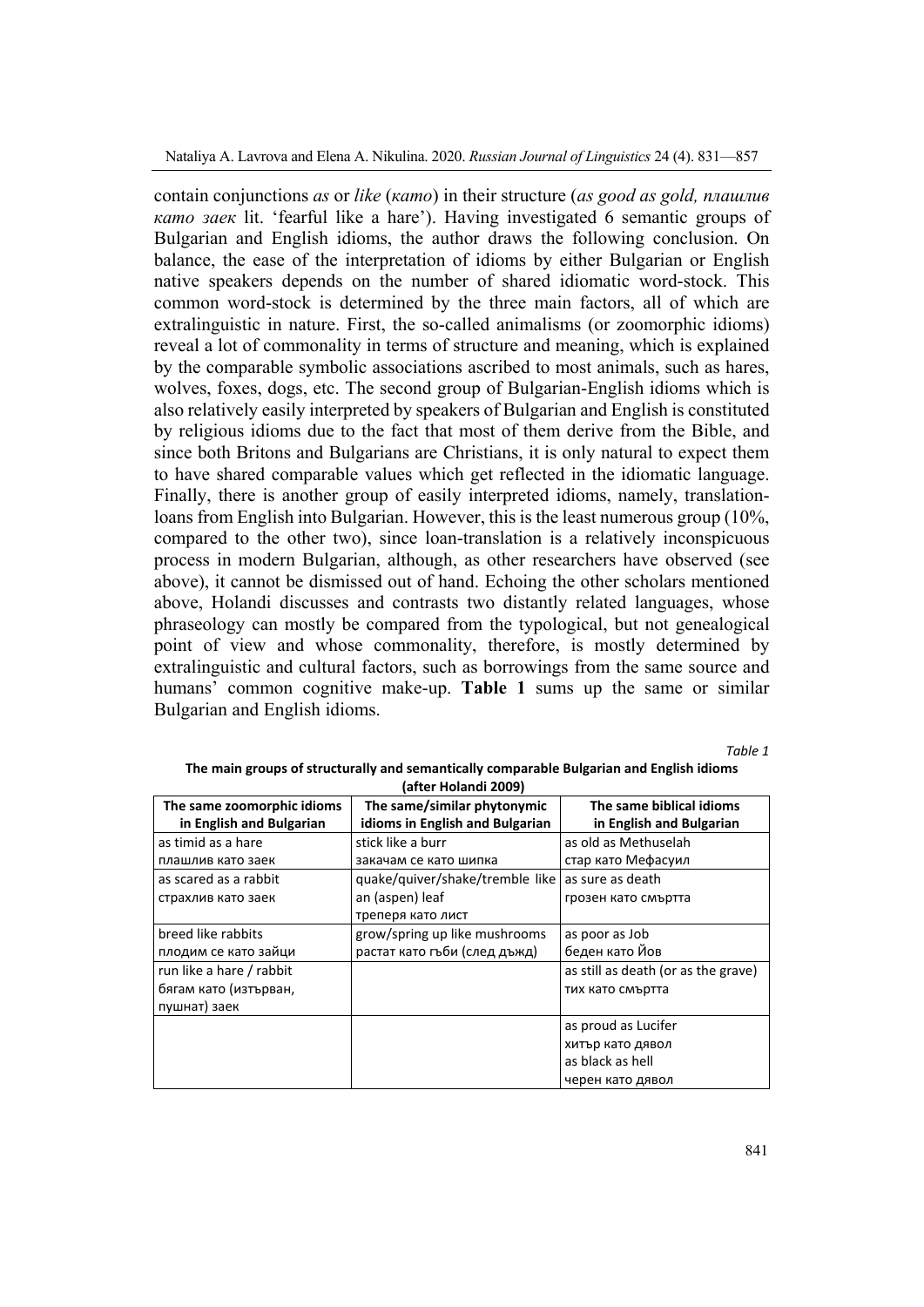# **3. Typological analysis of Bulgarian, Russian and English idioms**

The Bulgarian proverb *Куче което лае не хапе* lit. 'A dog that barks does not bite' has the following English and Russian equivalents: *Собака, которая лает, не кусает* lit. 'A dog that barks does not bite'; *to be all bark and no bite. A barking dog seldom bites*. In terms of the structure and meaning of the expression, we observe that, first, in English there are (at least) two expressions with a similar image and meaning; second, in both Russian and Bulgarian the proverbs are more generalizing than in English: the inclusion of the adverb of degree *seldom* (*A barking dog seldom bites*) makes the claim about the behaviour of dogs less categorical. The concept of being wishy-washy, lacking reserve, stamina or determination is expressed by idioms with comparable images in the three languages: cf. В. *ни риба, ни рак* lit. 'neither fish, nor crayfish'; R<sup>5</sup>. *ни рыба, ни мясо* lit. 'neither fish, nor meat'; E. *neither fish nor fowl*. What is of note is that in Bulgarian and English the principle of consonance operates, which, apparently, explains the choice of the structural elements: apart from expressing a similar concept, they begin with the same consonant. In Russian, a slightly different strategy is employed: fish and meat belong to the thematic group of nourishing food, and the words 'fish' and 'meat' stand in complementary relations to each other as co-hyponyms. They are also contrasted in that most people prefer either fish or meat and there are some who, for reasons of health, may choose to eat fish, but not meat. The Bulgarian idiom *като изтискан лимон* lit. 'like a squeezed lemon' has a close counterpart in Russian: cf. *как выжатый лимон* lit. 'like a squeezed lemon', while there is no idiom with a comparable image in English: cf. *on my last legs, dog-tired, to feel as if death warmed up this morning,* etc. The concept of close psychological resemblance between relatives is expressed by similar idioms in Bulgarian and Russian: cf. B. *Крушата не пада по-далеч от дървето* lit. 'A pear does not fall far from the tree'*.* R. *Яблоко от яблони* (*не далеко падает*) lit. 'An apple does not fall far from the tree'. In English, a different image underlies a comparable idiom: *a chip off the old block*. Two idioms with the same image also exist in English – one predicative (a proverb), the other one – its shortened, non-predicative variant: *The apple does not fall far from the tree/(not) far from the tree*. A more prototypical, Biblical fruit was chosen as the basis of the Russian and English proverbs, while a less prototypical one, although still common, underlies the Bulgarian idiom (Mokienko 2017).

A similar underlying image exists in the following idioms from all the three languages: cf. B. *дишам във врата на някого* lit. 'to breathe on smb.'s neck', R. *дышать в спину* lit. 'to breathe onto smb.'s back', E. *to breathe down smb.'s neck*. However, in terms of meaning, only the Bulgarian and English idioms are similar, while in Russian the idiom has the meaning of closely following someone with the intention of metaphorically overtaking them or closely watching their actions. The Russian equivalent of Bulgarian and British idioms is *стоять над*

<sup>5</sup> Russian.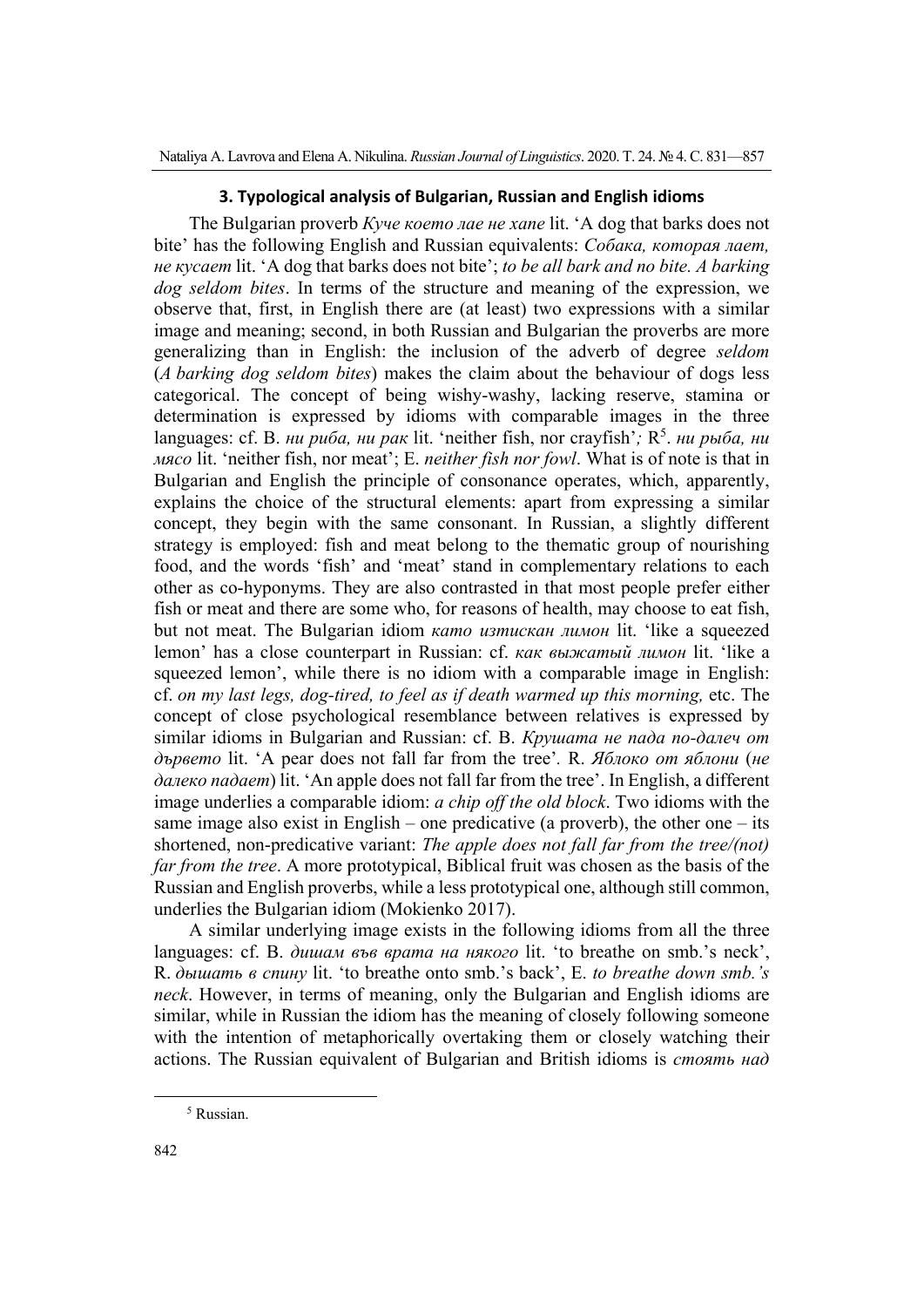*душой* lit. 'to stand above smb.'s soul'. The Bulgarian idiom *обръщам гръб* lit. 'to turn one's back' has comparable counterparts in Russian and English: *повернуться спиной* lit. 'to turn one's back'*, to turn one's back*. However, only the Bulgarian idiom can be followed by both animate and inanimate objects, while Russian and English idioms are typically followed by names of animate objects. As a result, the Bulgarian idiom has the meaning of 'to turn over a new leaf' (Sabeva & Zagorova 2015), while English and Russian idioms have the meaning of leaving somebody in the lurch. Similar images underlie the idioms B. *точа си зъбите* lit. 'to cut one's teeth'*,* R. *точить зуб* lit. 'to cut one's tooth', E. *to cut one's teeth on smth*. However, all the three idioms have different meanings and can thus be considered as false friends: 'to eagerly anticipate smth.' (in Bulgarian), 'to get experience in some sphere' (in English), and 'to bear a grudge against smb. in preparation for revenge' (in Russian).

The Bulgarian idiom *влизам под кожата на някого* lit. 'to get under smb.'s skin' differs in its meaning from the English idiom with a similar image *to get under smb.'s skin* 'to irritate smb.'. Here the underlying image, which was originally the same, engendered two different implications that turned into systematic meanings. One implication of 'getting under smb.'s skin' is that it may cause unpleasant physical sensations, such as itch or pain. Another implication is that someone is getting so intimately close that you feel warmth and care and hence some pleasant physical sensation. The Bulgarian idiom *излизам из кожата си* lit. 'to get out of one's skin' corresponds to the English expression *to get out of one's way to do smth*.. The Russian counterpart with a comparable underlying image *лезть из кожи вон* lit. 'to get outside one's skin' is a false friend with the meaning 'to make an utmost effort to achieve smth'. The concept of despair is conveyed by somatic idioms in the three languages: cf. B. *клюмвам нос* lit. 'to peck with one's nose'*,*  R. *повесить голову* lit. 'to hang down one's head', E. *to be down in the mouth*  (or *to walk with drooping shoulders*). The Russian idiom *клевать носом* lit. 'to peck with one's nose' has the meaning of feeling sleepy. All the three idioms have the underlying metonymical basis from which different implications were drawn by different linguistic communities. When your nose or head or shoulders are down, it is usually due to some physical or psychological malaise which presses the body down. The down posture may also mean that one is physically tired and is seeking a horizontal position, or one is psychologically overwhelmed and has little stamina left to walk upright. The idea of wishing somebody good luck or deeply caring for someone's well-being is expressed by the idiom *стискам палци* lit. 'to squeeze one's fingers' in Bulgarian, *кулаки держать за к-л* lit. 'to hold one's fists for smb.' in Russian and *to keep one's fingers crossed* in English. The difference between the idioms is down to the different images engendered by the words 'fist' ('кулак') in Russian, 'fingers' in English and squeezing one's fingers in Bulgarian. Apart from that, the English idiom reflects an old superstition, thus providing additional cultural information (Kuiper 2013).

Drastically different images are employed for the expression of the idea of an impossible occurrence in the future, of the crushing of hopes: cf. B. *когато*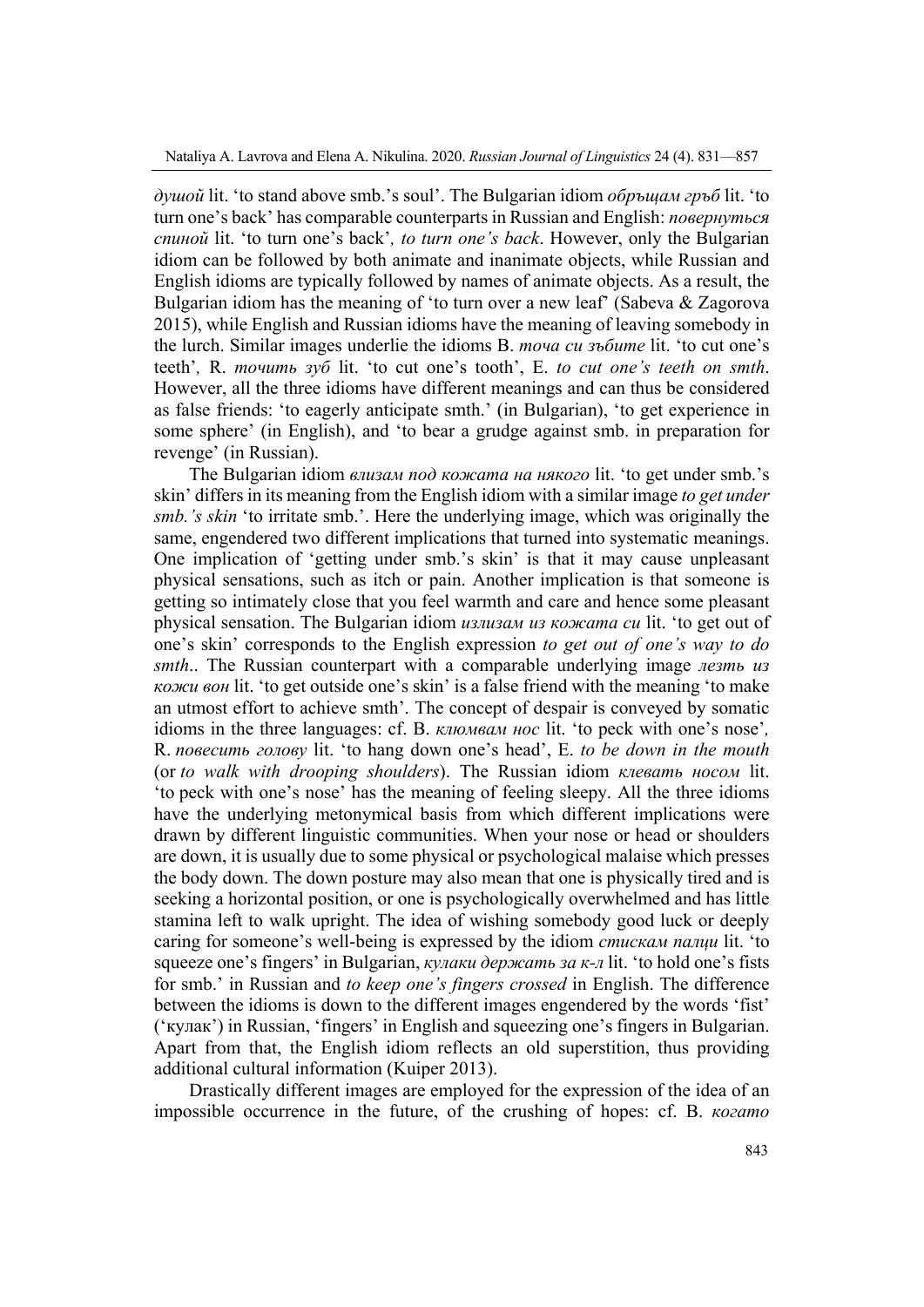*си видиш ушите без огледало,* R. *когда рак на горе свиснет,* E. *when two Sundays come together*. This idea is expressed with the help of an absurd image in all the three languages, although the 'absurdity' is in each case different: the literal gloss of the Bulgarian proverb is 'when you see your ears without a mirror', the Russian gloss is 'when a crab whistles on a mountain', and the image behind the English saying is the wishful state of affairs when one Sunday is directly followed by another. Interestingly and in contrast to Russian, the idea of a private, one-toone conversation and the idea of being very careful, vigilant and watchful is expressed emphatically and hyperbolically in Bulgarian by means of the expression *четири очи* lit. 'four eyes': cf. B. *на четири очи* lit. 'on four eyes', R. *сглазу на глаз* lit. 'an eye with an eye'*,* E. *tete-a-tete,* B. *отварям си очите на четири* lit. 'open all the four of your eyes', R. *глядеть/смотреть в оба* lit. 'to look with both (of your eyes)', E. *to keep one's eyes peeled*. The idea of deceiving or misleading someone is expressed through similar Bulgarian and English idioms: B. *хвърлям прах в очите* lit. 'to throw dust in the eyes', E. *to throw dust in smb.'s eyes*. The Russian idiom, however, is somewhat of a false friend, as the expression *пускать пыль в глаза* lit. 'to let dust in the eyes' has the additional semantic twist of presenting a better image of oneself (Gurevich & Dozorets 1988, Baranov & Dobrovol'skij 2014).

The concept of something that has both positive and negative consequences is expressed by the following idioms in the three languages: cf. B. *нож с две остриета* lit. 'a knife with two edges', R. *палка о двух концах* lit. 'a stick with two ends'*, обоюдоострый меч* lit. 'a double-edged sword', E. *a double-edged sword*. The difference in the motivation of the respective idioms is threefold. First, the image of a knife corresponds to the image of a sword in Russian and English; second, in Russian there are two idioms to express the same idea, and third, the idiom *обоюдоострый меч* is less frequent than its English and Bulgarian counterparts and is more formal than its more frequent Russian synonym *палка о двух концах*.

Another typologically relevant, though not very frequent group of idioms in Bulgarian includes those that have similar underlying images and may therefore be mistaken for interchangeable, synonymous idioms. However, their meanings are different, and sometimes dramatically so. As an example, consider the two predicative Bulgarian idioms: cf. *Каквото му е на сърцето, това му на езика* lit. 'What he has on the heart, he has on the tongue'. *Каквото ми е на душата, това ми на устата* lit. 'What I have on the soul, I have on the mouth'. The first idiom has the meaning 'to be sincere and open-hearted'. The second idiom means 'to speak one's mind', 'not to mince words', 'to speak what you really think'. Compared to the Russian idiom with a similar image, *Что на уме, то и на языке* lit. 'What is on the mind, the same is on the tongue', the difference in the evaluative connotation emerges: the Russian idiom has negative connotations and refers to a person who is not very intelligent and cannot keep a secret or who says silly things. None of the idioms has a set expression with a comparable image in English, with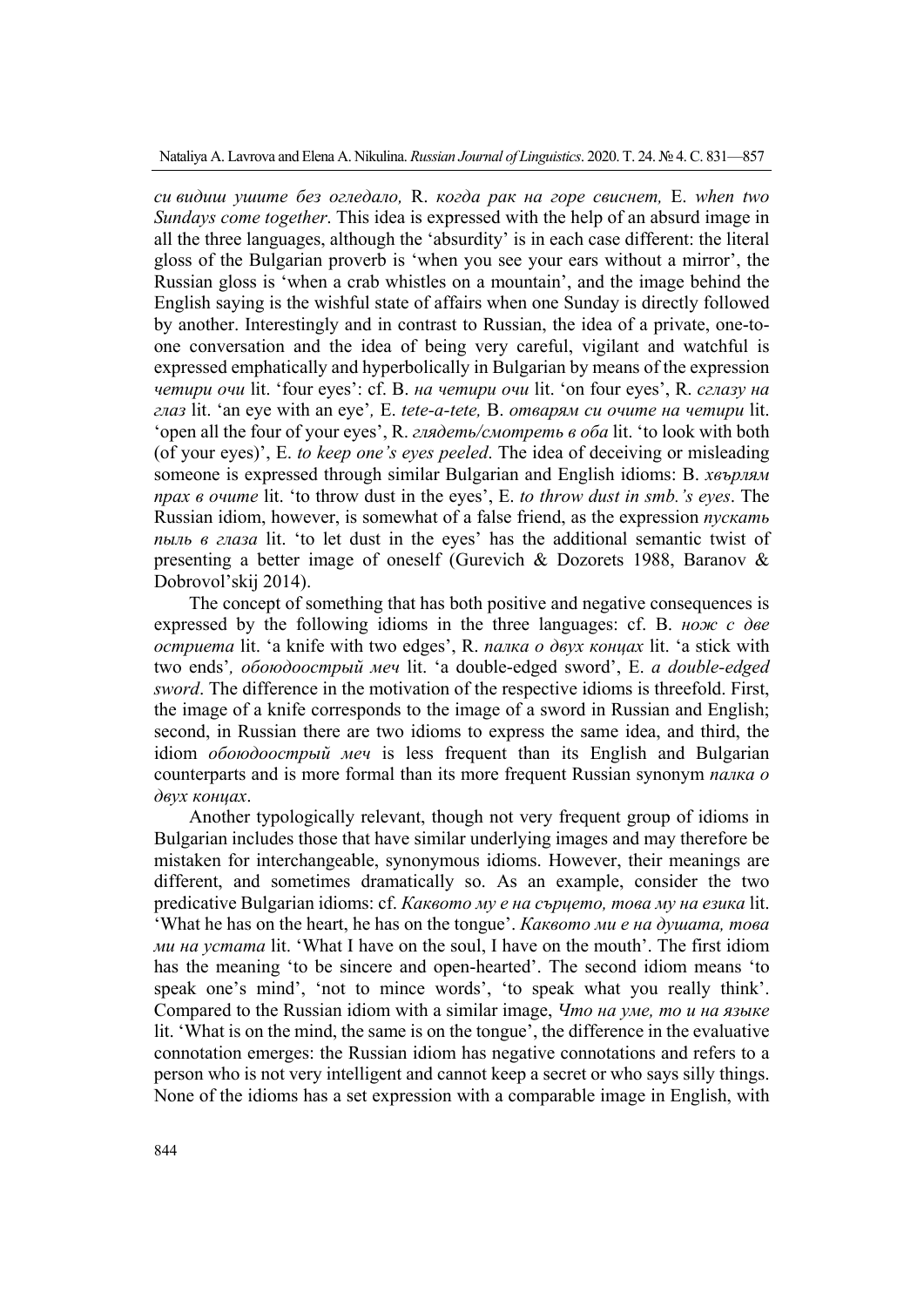a relative exception of the first Bulgarian idiom, which can be translated into English as 'to wear one's heart upon one's sleeve', a well-known Shakespearism.

There is also a group of idioms, mainly in Bulgarian and Russian, in which a full image in one language corresponds to a curtailed image in the other, as in the case of the following idioms: B. *върви по мед и масло* lit. 'It goes like on honey and butter', R. *идет как по маслу* lit. 'It goes like on butter'. As can be seen, the Bulgarian idiom contains an extra image of honey absent from the Russian idiom, which partly explains why some native Russian speakers (personal communication) associate the idiom with a lubricant, i.e. a non-edible substance. In English, a completely different image underlies the same idea – that of an efficient mechanism: cf. *to run like clockwork*. The Bulgarian idiom *от друго тесто съм* lit. 'I am made from different dough' has an isomorphic Russian idiom из *другого теста* lit. 'from different dough'. The closet English equivalent is 'a horse of a different colour' (Sabeva & Zagorova 2015). However, the meaningful difference between the three idioms is that Bulgarian and Russian ones refer to an animate entity, while the English idiom refers to an inanimate, abstract notion, such as the subject matter under discussion regarded as partly or completely inappropriate.

In terms of the synonymic usage of numbers, it has to be observed that number 3 is more often used in the structure of Bulgarian and Russian idioms, while number 9 plays a more prominent role in the English language. On the whole, however, number 3 is more frequent in Bulgarian. This could probably be explained by the Orthodox religion shared by Russians and Bulgarians, and a different religious paradigm in English-speaking countries: B. *всяко чудо за три дни* lit. 'Any wonder (lasts) for three days'*.* E. *A nine days' wonder.* R. *Бог троицу любит* lit. 'God loves (The Holy) Trinity'. The allomorphic character of the Bulgarian proverb *Три пъти мери, веднъж режи* lit. 'Measure three times, cut only once' and its Russian counterpart *Семь раз отмерь, один раз отрежь* lit. 'Measure seven times, cut only once' is down to two factors: a fewer number of times corresponds to a greater number in Russian, which testifies to a more prominent role played by number 3 in Bulgarian; second, only the Bulgarian proverb is based on assonance and rhyme, which means that the *valuer* of the two proverbs is slightly different in Russian and Bulgarian. The French term *valeur* was introduced by F. de Saussure to refer to non-semantic, conceptual or paradigmatic differences between linguistic signs (words or phrases) that otherwise may be considered as translational equivalents. This means that although the Bulgarian proverb *Три пъти мери, веднъж режи* and its exact translational equivalent in Russian *Семь раз отмерь, один раз отрежь* are semantically complete matches, there are additional, conceptual differences between them due to different numerals and the presence of rhyme in the Bulgarian proverb.

Sometimes all the three (predicative) idioms have the same source (the Bible, fables, etc.) and yet develop slightly different meanings due to the different paths they follow through the centuries. This pertains to the well-known saying traced back to Aesop's fable about the profligate youth who sells out everything down to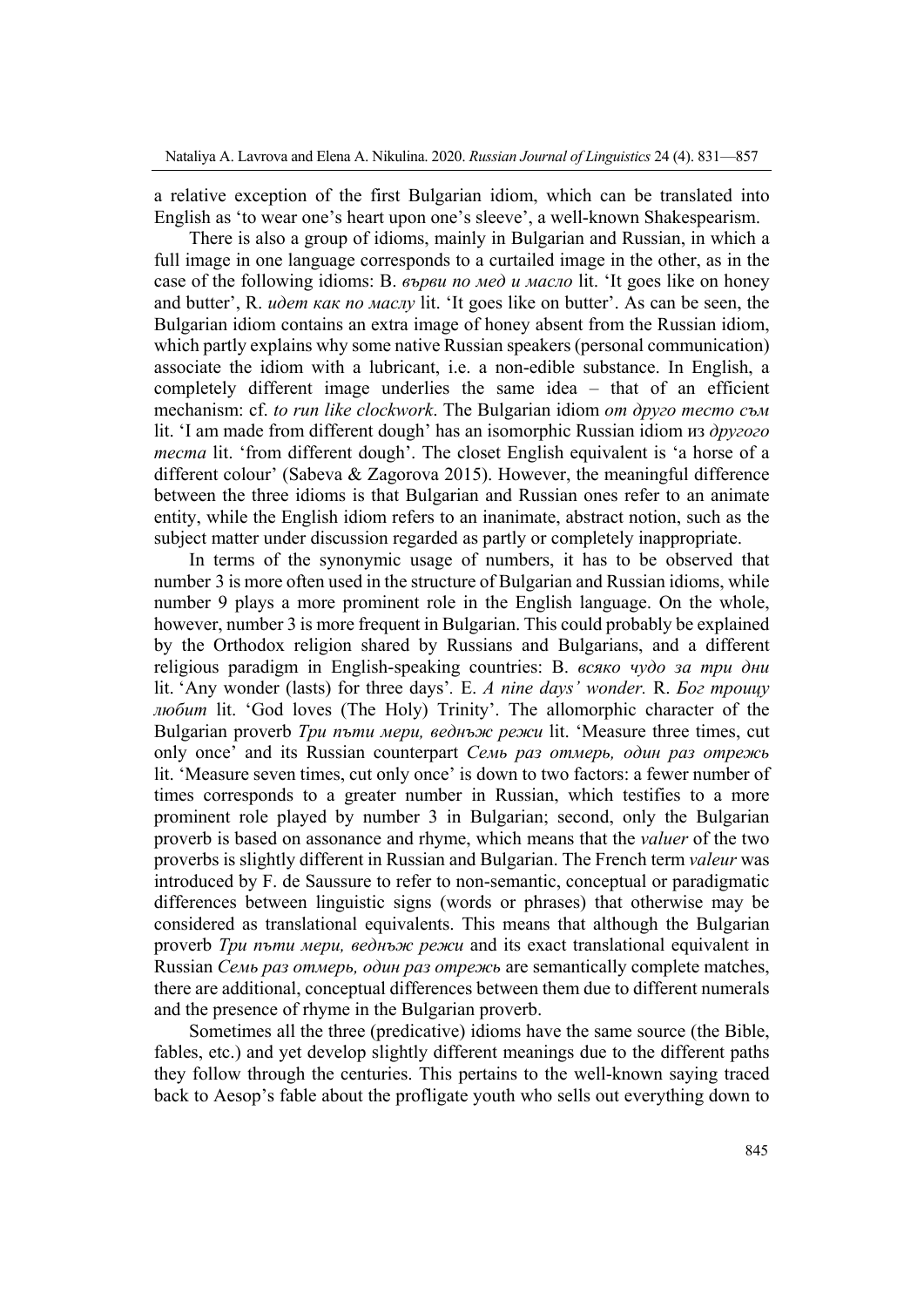his last coat when he spots a swallow and thinks that it is going to be warm soon and so he does not need a coat. Observing that the Bulgarian and English sayings can be regarded as false friends, Sabeva & Zagorova (2015) differentiate between the meanings of the two in the following way: 'In English the proverb *one swallow doesn't make a summer/spring* is used only in reference to situations, and not to people. The saying means that because one good thing has happened, one cannot assume that more good things will happen in the future or that the whole situation will improve' (Sabeva & Zagorova 2015: 65).

**Table 2** sums up some major typological cross-linguistic relations between Bulgarian, English and Russian idiomatic expressions. The marker *vs* ('versus') separates idioms which are contrasted to each other. For example, in the second column the first two proverbs (Russian and Bulgarian) are separated from the English one by this marker, which means that the Russian and Bulgarian proverbs are contrasted with the English one. Naturally, the first column in the table does not have the marker 'vs', since all the idioms are identical from the point of view of their meaning and structure. The fourth column does not have this marker either, as the idioms are considered as nearly identical equivalents on account of a close underlying image and the identical meaning in all the three languages.

*Table 2* 

| The same image<br>and meaning<br>(in two or three<br>languages)                                 | The same image,<br>different meanings<br>(in two or three<br>languages,<br>false friends) | Different images,<br>the same meaning<br>(in two or three<br>languages)                                                                       | Comparable (similar)<br>images and meanings<br>(in two or three<br>languages) |
|-------------------------------------------------------------------------------------------------|-------------------------------------------------------------------------------------------|-----------------------------------------------------------------------------------------------------------------------------------------------|-------------------------------------------------------------------------------|
| като изтискан лимон<br>как выжатый лимон                                                        | make a summer<br>Една<br>VS<br>пролет не прави                                            | One swallow does not   Крушата не пада по-<br>далеч<br>OT<br>дървето<br>лястовица   Яблоко от яблони<br><b>vs</b> a chip off the old<br>block | ни риба, ни рак,<br>ни рыба, ни мясо,<br>neither fish nor fowl                |
| дишам във врата<br>някого<br>to breathe down smb.'s to breathe down smb.'s<br>neck.             | на дишам във врата на<br>някого<br>neck.<br>vs дышать в спину                             | върви по мед и масло<br><b>vs</b> to run like clockwork                                                                                       | върви по мед и масло<br>идет как по маслу                                     |
| Яблоко от яблони The Toча си зъбите<br>apple does not fall far $vs$ точить зуб<br>from the tree | vs to cut one's teeth on<br>smth.                                                         |                                                                                                                                               | всяко чудо за три дни<br>a nine days' wonder.                                 |
| обоюдоострый меч<br>a double-edged sword                                                        | излизам из кожата си<br><b>VS Лезть из кожи вон</b>                                       |                                                                                                                                               |                                                                               |
| хвърлям прах в очите<br>to throw dust in smb.'s<br>eyes.                                        |                                                                                           |                                                                                                                                               |                                                                               |

**Typological classification of Bulgarian, Russian and English idioms**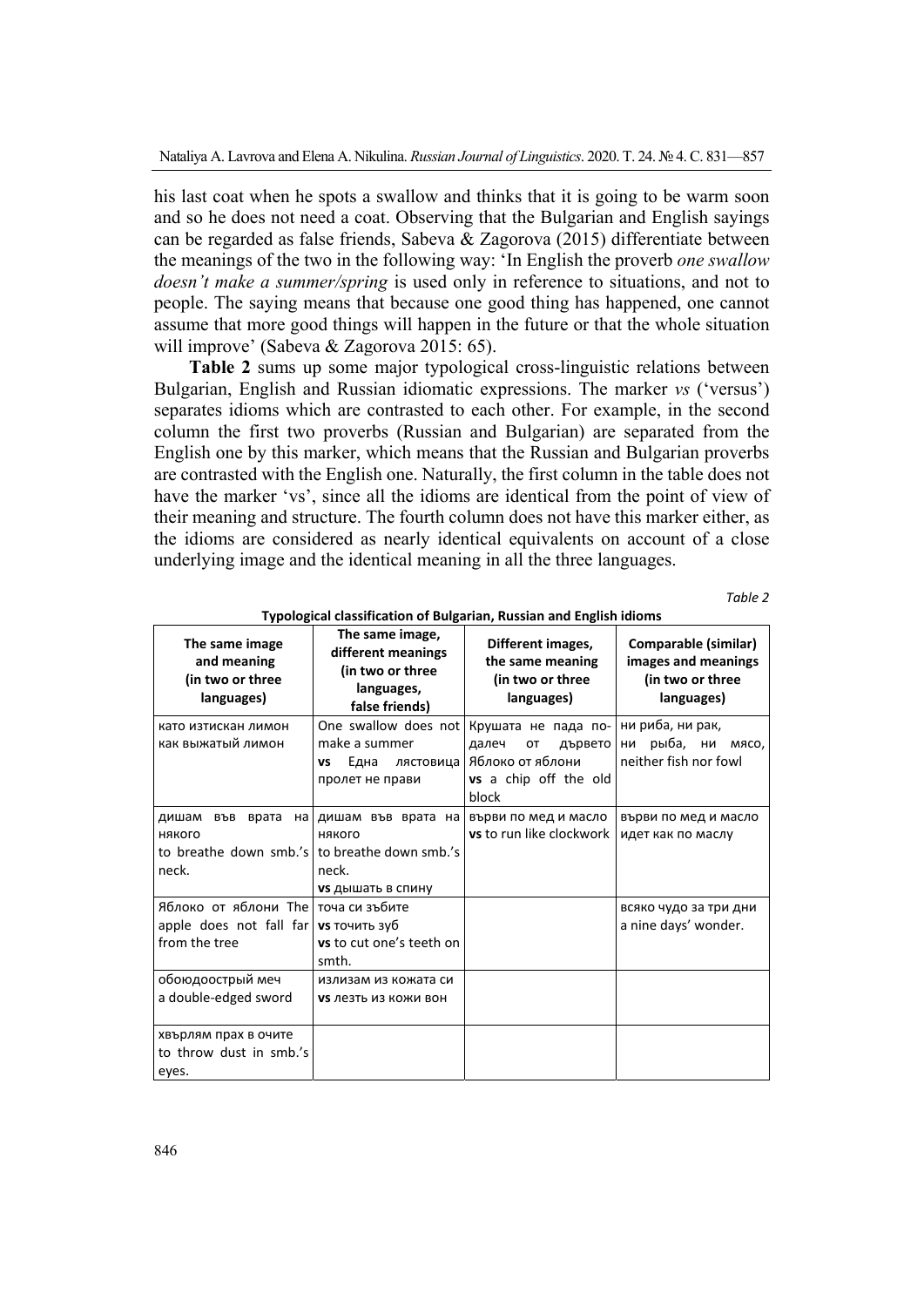#### *4. Hypothesis, methods, materials and data collection*

### *4.1. Research hypothesis*

Bulgarian is so closely related to Russian that seeing Bulgarian words on a printed page, one is bound to immediately notice a lot of crossover between letters, morphemes, syntactic structures and set expressions. Unlike Bulgarian, English is much further removed from Russian etymologically, although all the three languages belong to the Indo-European family. Given this, the working hypothesis of the present research is that nearly-proficient Russian students of English are exposed to centripetal and centrifugal linguistic forces that may cause them to produce a (slightly) bigger number of either Bulgarian or English idioms, with the postulated statistical variation lying within the medium range.

#### *4.2. Participants*

The participants that took part in the research are 50 Russian speakers of English of comparable age, socio-economic status and educational level: third-yearstudents from Moscow Pedagogical State University, aged 20–22, with advanced level of English. All the students completed the course in English lexicology, of which English phraseology forms a substantial part, totaling around 40 academic hours. All the participants also completed a course of general linguistics during their 1st academic year, in which, among other aspects of general linguistics, they studied the genealogical classification of languages. This module accounts for around 35 academic hours and comprises rather detailed information about the Slavonic, Germanic, Romance and other groups of Indo-European languages. Special attention was paid to the Slavonic and Germanic languages because most of the students are Russian and their major is English. Given this, the participants are familiar with the general typology and genealogy of Bulgarian, although none of them knows Bulgarian to any degree of proficiency.

#### *4.3. Materials*

The material for the research consists of two parts: the total sample includes 5000 idioms – 2500 from English and 2500 from Bulgarian. The equal numbers of idioms were chosen for reasons of quantitative objectivity and validity. The final subsample, which was used in the experimental part of the research, comprises 60 idioms (30 Bulgarian and 30 English ones) selected from 'The Oxford Dictionary of Idioms' (2004) and 'Nov fraseologichen rechnik na bylgarskiya jezik ('Нов фразеологичен речник на българския език'1999) compiled by means of stratified systematic sampling: selecting every tenth example on a page with a new alphabet letter. This method ensures the reliability and impartiality of the final sample. The number of idioms was determined by the assumption that 30 is the minimum required number for a t-test to be considered statistically relevant and representative. Choosing more idioms would have put undue stress on students who were given only 90 minutes to complete the task. Since the assignment ('Supply the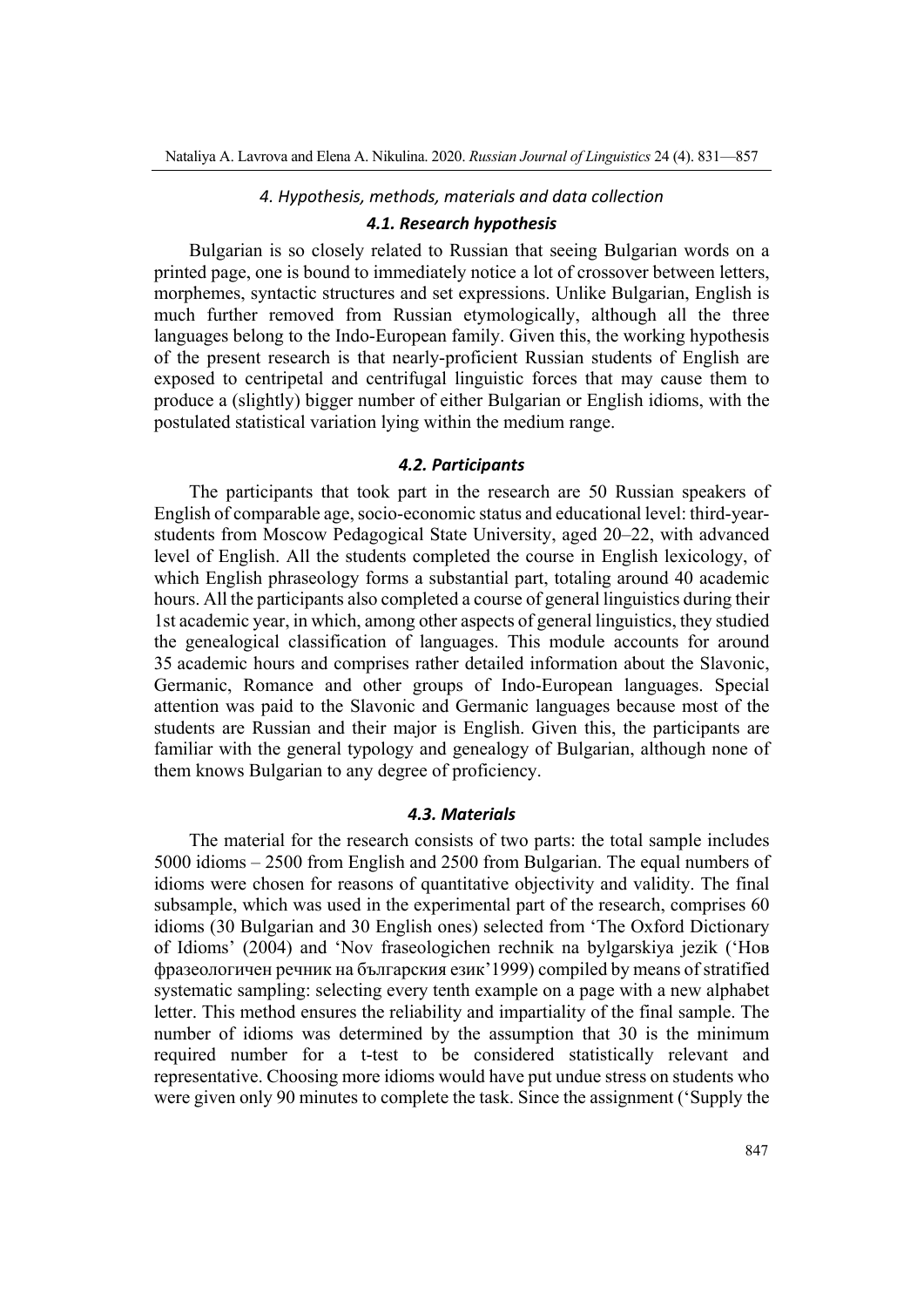meaning of each English and Bulgarian idiom without consulting a dictionary') is open-ended, it required a considerable amount of time. Asking the students to interpret more idioms would have compromised the accuracy of the experiment.

## *4.4. Procedure and data analysis*

All the students were presented with two lists of 30 idioms and given 90 minutes to complete the two tasks. Each idiomatic expression was thus given slightly more than a minute, which is enough time to produce the target item if the learner is aware if its existence or can guess its meaning from its constituent parts. In addition to the explanation of the task, an example of its possible completion was provided. An unstructured, post-hoc interview was conducted with the participants to find out what difficulties they had experienced when completing the task. **Table 3** is a faithful reproduction of the task presented to the participants. As can be seen from Table 3, the task was given in English, since all the participants are advanced or proficient speakers of English.

*Table 3* 

#### **The experimental task given to the participants**

*In the table below, there are 30 idioms from English and 30 idioms from Bulgarian, which are unrelated in their meaning or structure. Please, supply the meaning of each English and Bulgarian idiom without consulting a dictionary. Make a guess if you are unsure of an idiom's meaning. Answers can be given either in English or in Russian. You are given 90 minutes to accomplish the task.*  **Example:** *to have green fingers*: to enjoy working in the garden.

|  |  | хвърлям прах на някого: пускать пыль в глаза, to throw dust in smb.'s eyes |
|--|--|----------------------------------------------------------------------------|
|--|--|----------------------------------------------------------------------------|

| In Abraham's bosom:                      | хващат ме дяволите:                 |
|------------------------------------------|-------------------------------------|
| a bad quarter of an hour:                | ихзвърлям и бебето с мръсната вода: |
| to carry the can:                        | морете ми е до колене:              |
| a damp squib:                            | приличат си като две капки вода:    |
| to have someone eating out of your hand: | гръм от ясно небе:                  |
| a false dawn:                            | падам от небето:                    |
| garbage in, garbage out:                 | правя кал:                          |
| all hands:                               | отварям си очите на четири:         |
| to be in for smth.:                      | огън ми гори на главата:            |
| in jig time:                             | гладен съм като волк:               |
| to make a killing:                       | да си оближеш пръстите:             |
| a blot on the landscape:                 | като куче и котка:                  |
| to meet one's maker:                     | мечешка услуга:                     |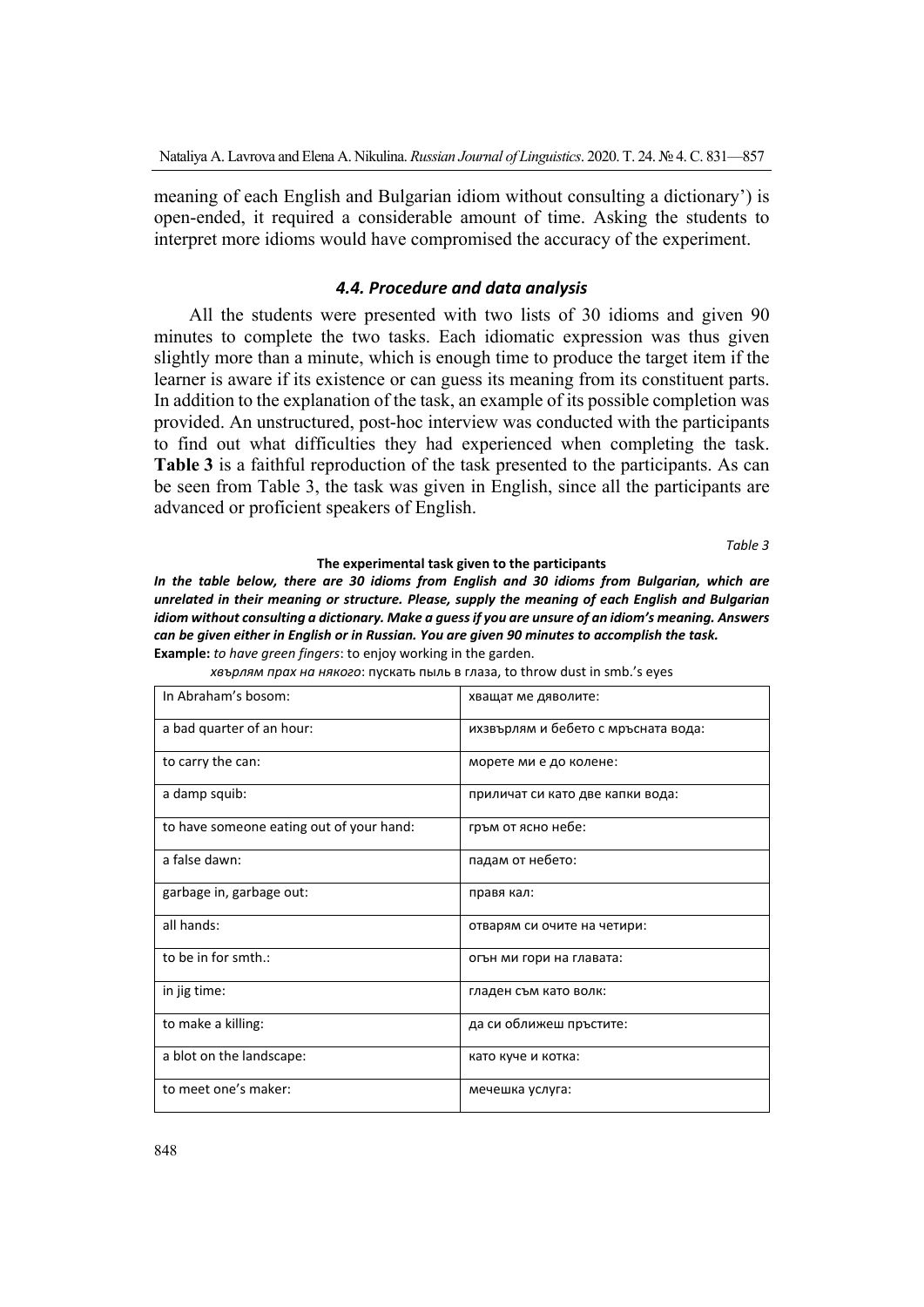| call of nature:                  | повтарям като папагал:                 |
|----------------------------------|----------------------------------------|
| good offices:                    | с един куршум два заека:               |
| another pair of shoes:           | ходя като муха без глава:              |
| quick and dirty:                 | на краставичар краставици продавам:    |
| at the end of the rainbow:       | сгазвам лука:                          |
| in the last chance saloon:       | завъртам главата на някого:            |
| herein lies a tale:              | не мога да си вдигна глават от работа: |
| it is all up with:               | слагам си главата в торбата:           |
| to take a dim view of:           | затънал съм до гуша в дългове:         |
| between you and me and the wall: | стъпвам на врата на някого:            |
| give it large:                   | изплезвам език:                        |
| plain Jane:                      | имам зъб на някого:                    |
| the icing on the cake:           | като опре ножа до кокала:              |
| in one ear and out the other:    | кракът ми няма да стъпи тук:           |
| as game as Ned Kelly:            | протягам си краката според чергата:    |
| you can't keep a good man down:  | не вижда по-далече от носа си:         |
| to drop names:                   | затварям си очите:                     |

The interpretation of results was conducted with the help of the **paired t-test**. This statistical tool is appropriate for the purposes of the present study, because participants, who are native-speakers of Russian, interpreted idioms from two other languages, which allowed to adjust for the varying level of students' knowledge of English in general and awareness of idioms in particular. The advantage of the paired t-test is that it also makes it possible to calculate the result both including and excluding the outliers. The results proved to be significant in both cases.

## **5. Results**

The paired t-test statistical tool revealed a slight imbalance in favour of the Bulgarian idioms, which is statistically significant at p-value equaling 0.0157952. The observed standardized effect size is medium (0.35) and there are 15 outliers, i.e. participants who came up with an equal or a slightly higher number of English idioms. **Table 4** indicates the number of correctly interpreted English and Bulgarian idioms by each of the 50 participants. **Table 5** sums up the results of the paired ttest analysis. **Fig. 1** is a graphic illustration of the T-Distribution.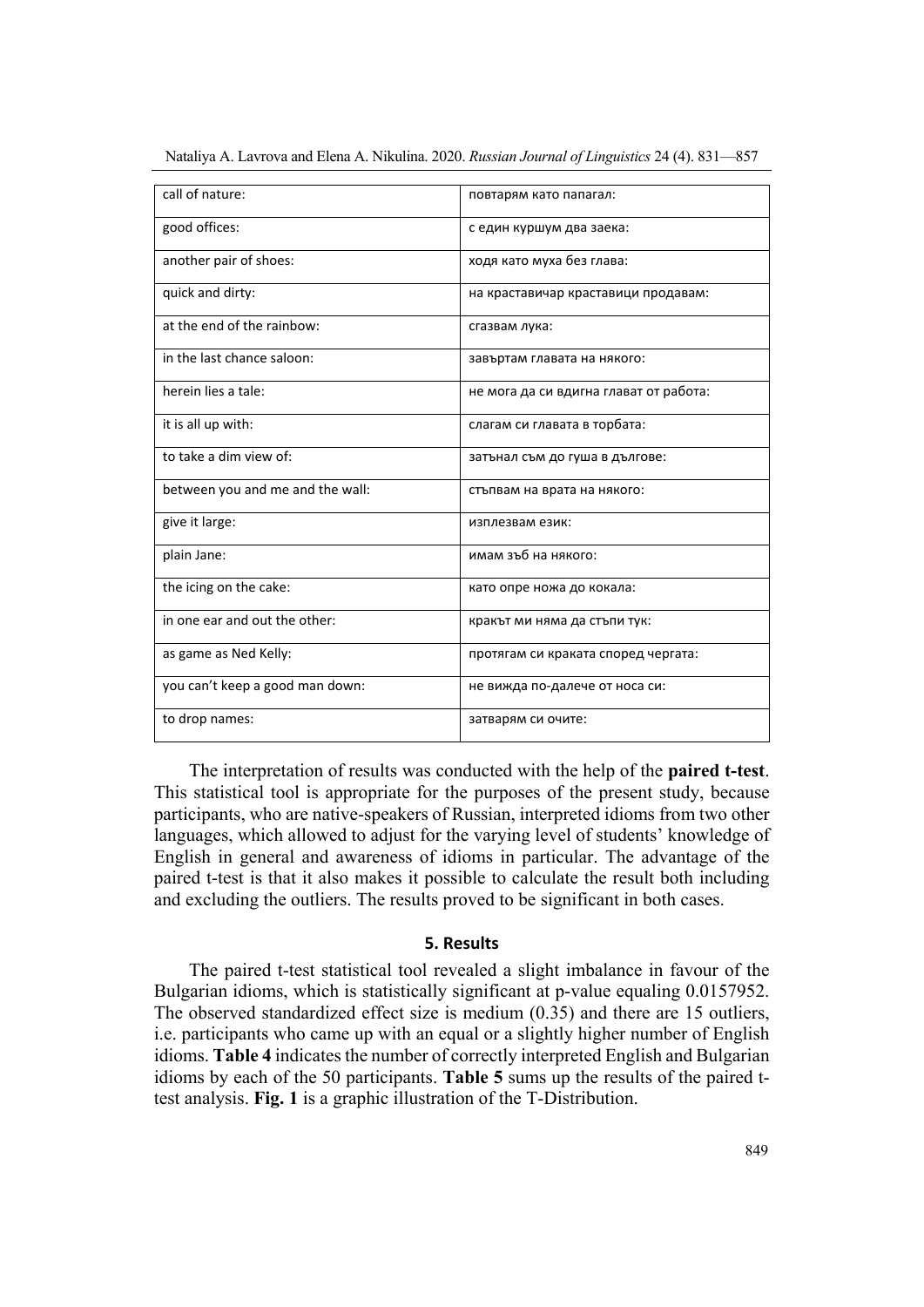| ını<br>i I |  |
|------------|--|
|------------|--|

| <b>Number</b>    | Number of correctly interpreted | Number of correctly interpreted |
|------------------|---------------------------------|---------------------------------|
| of students      | <b>English idioms</b>           | <b>Bulgarian idioms</b>         |
| $\mathbf 1$      | 5                               | 10                              |
| $\mathbf 2$      | 5                               | 13                              |
| $\mathsf 3$      | 9                               | 9                               |
| $\pmb{4}$        | 5                               | 10                              |
| 5                | 16                              | 10                              |
| 6                | 6                               | 7                               |
| $\boldsymbol{7}$ | 11                              | 11                              |
| 8                | 6                               | 6                               |
| 9                | 17                              | 17                              |
| 10               | 14                              | 16                              |
| $11\,$           | 6                               | 9                               |
| 12               | 13                              | $\overline{2}$                  |
| 13               | $\mathsf 3$                     | $\overline{7}$                  |
| 14               | $\pmb{4}$                       | $\overline{7}$                  |
| 15               | 8                               | 10                              |
| 16               | 11                              | 10                              |
| 17               | 5                               | 10                              |
| 18               | $\mathbf{3}$                    | 10                              |
| 19               | $\pmb{4}$                       | 9                               |
| 20               | $\pmb{4}$                       | 11                              |
| 21               | 5                               | $10\,$                          |
| 22               | 24                              | 14                              |
| 23               | 25                              | 14                              |
| 24               | $\overline{\mathbf{4}}$         | $\boldsymbol{7}$                |
| 25               | 11                              | 13                              |
| 26               | 9                               | 12                              |
| 27               | $\overline{7}$                  | $\boldsymbol{7}$                |
| 28               | $\pmb{4}$                       | 11                              |
| 29               | 8                               | 9                               |
| 30               | 11                              | 16                              |
| 31               | 6                               | 12                              |
| 32               | $\overline{7}$                  | 12                              |
| 33               | 12                              | 15                              |
| 34               | 16                              | 13                              |
| 35               | 15                              | 13                              |
| 36               | $\bf 8$                         | 15                              |
| 37               | 8                               | 14                              |
| 38               | 13                              | 13                              |
| 39               | $10\,$                          | 10                              |
| 40               | $\overline{7}$                  | $10\,$                          |
| 41               | $\overline{7}$                  | 9                               |
| 42               | $\overline{7}$                  | 11                              |
| 43               | $\overline{7}$                  | 9                               |
| 44               | 6                               | 8                               |
| 45               | $\overline{7}$                  | $10\,$                          |
| 46               | $\overline{5}$                  | 9                               |

**The number of correctly interpreted English and Bulgarian idioms by each of the 50 participants**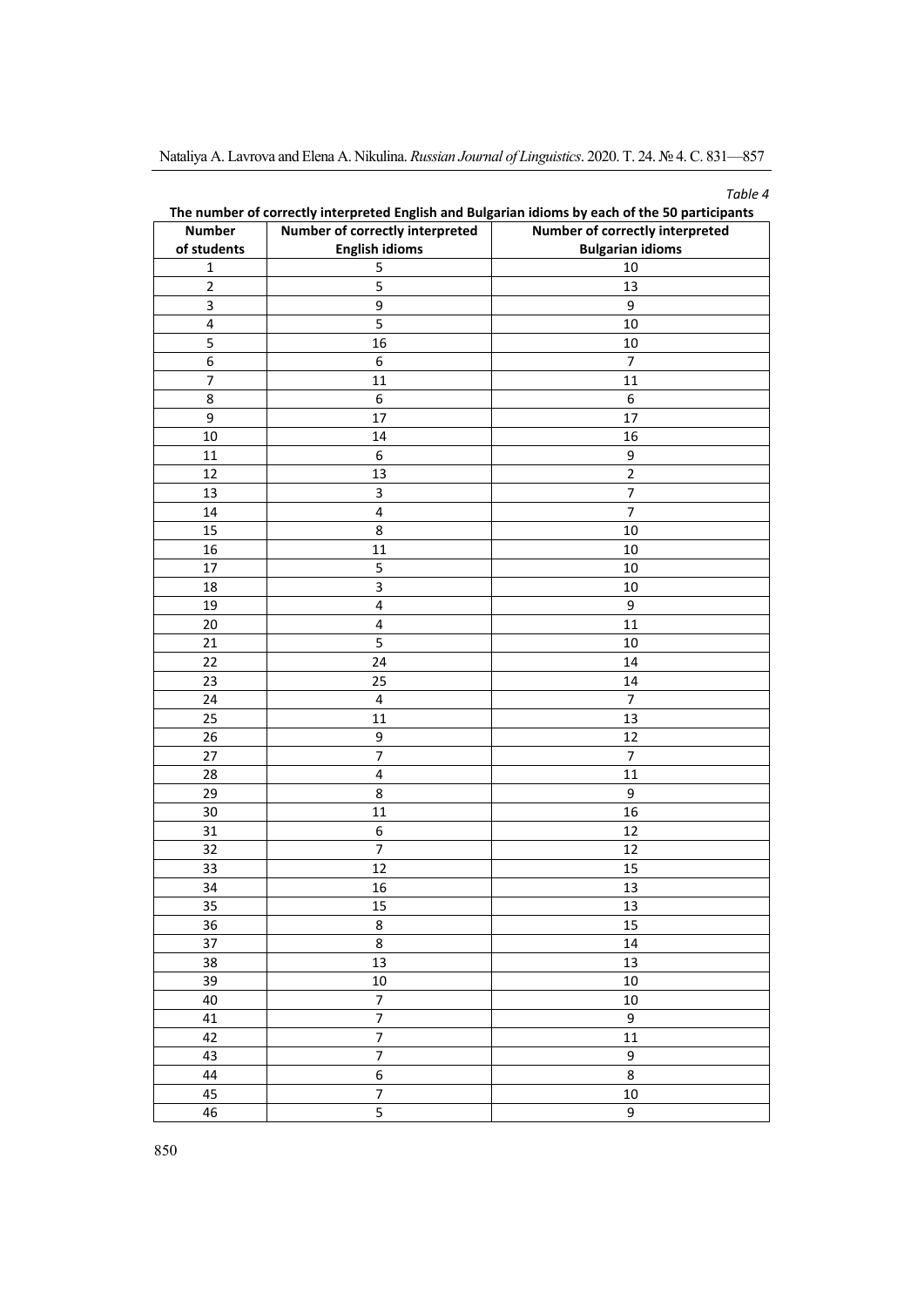| <b>Number</b><br>of students | Number of correctly interpreted<br><b>English idioms</b> | Number of correctly interpreted<br><b>Bulgarian idioms</b> |
|------------------------------|----------------------------------------------------------|------------------------------------------------------------|
|                              |                                                          |                                                            |
| 48                           |                                                          |                                                            |
| 49                           |                                                          |                                                            |
|                              |                                                          |                                                            |

*Table 5* 

# **Results of the paired t‐test analysis as applied to the interpretation of Bulgarian and English Idioms**

| Null hypothesis $(H_0)$    | P-value                      | The statistics           | <b>Effect size</b>         |
|----------------------------|------------------------------|--------------------------|----------------------------|
| Since p-value $< \alpha$ , | p-value equals               | The test statistic t     | The observed               |
| $H_0$ is rejected.         | 0.0157952,                   | equals 2.500523, is      | standardized effect        |
| The average of After       | $(p(x \le t) = 0.992102)$ .  | not in the 95% critical  | size is medium (0.35).     |
| minus Before's             | This means that the          | value accepted range:    | That indicates that the    |
| population is              | chance of type1 error        | $[-2.0096:2.0096]$ .     | magnitude of the           |
| considered to be not       | (rejecting a correct $H_0$ ) | $x=1.58$ , is not in the | difference between         |
| equal to the $\mu_0$ .     | is small: 0.01580            | 95% accepted range:      | the average and $\mu_0$ is |
| The difference             | $(1.58\%)$ .                 | $[-1.2700:1.2700]$ .     | medium.                    |
| between the average        | The smaller the              |                          |                            |
| of the After minus         | p-value the more             |                          |                            |
| Before and $\mu_0$ is big  | it supports $H_1$ .          |                          |                            |
| enough to be               |                              |                          |                            |
| statistically significant. |                              |                          |                            |



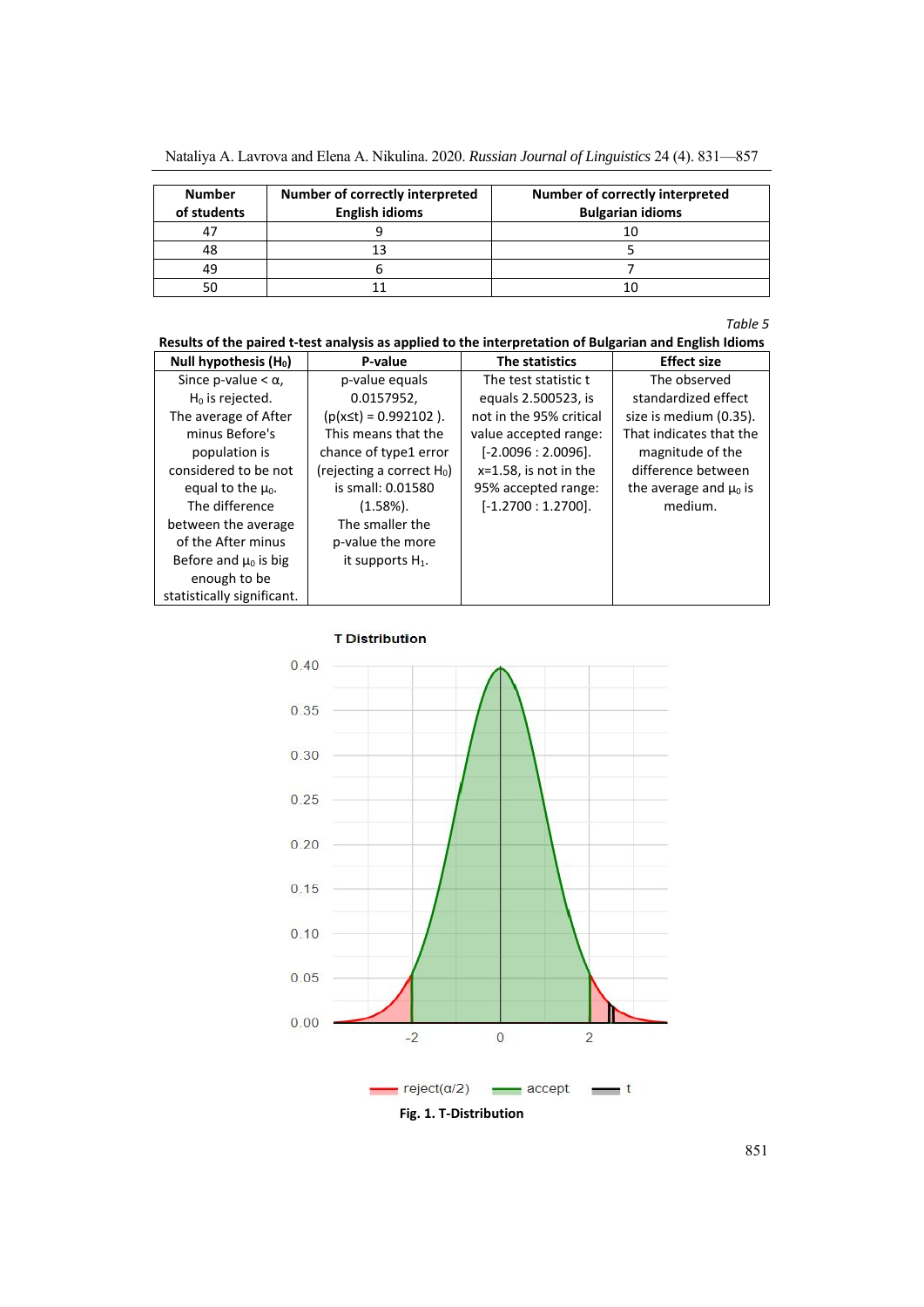### **6. Discussion**

Most of the difficulties in interpretation were caused by idioms containing cultural allusions, such as the proper name *Nedd Kelly*. Correct interpretation of this idiom and the idiom in *Abraham's bosom* requires a higher degree of thesaurus activation – background knowledge of the relevant realia, including knowledge of the Bible and the history of English. Although the idiom *plain Jane* also contains a proper name, its interpretation did not cause much difficulty due to the presence of the first 'give-away' adjective used in its direct, rather than transferred meaning: 'not attractive or pretty enough'. Other idioms that caused interpretative difficulty were *damp squib*, *in jig time* and *all hands*. The first one contains an unusual element as it is rarely used outside this idiom. The expression *in jig time* contains a noun used as an adjective and is probably falsely associated with the dance type 'jig', which, coupled with the word 'time', results in an opaque expression. Although this attributive use of a noun is quite typical of English, a comparable use is not found in Russian, hence the difficulty which may have been caused by negative interference – extrapolation of internalized syntactic patterns of one's mother-tongue into a foreign language. Finally, the meaning of the idiom *all hands* is too specific – it refers to the members of a ship's crew due to which this technical meaning in rarely known as refers to a nautical term.

As predicted, the correct interpretation was given to Bulgarian idioms which contain words and structures shared with the Russian language. This pertains to the idioms *гръм от ясно небе* lit. 'thunder from the clear sky', *имам зъб на някого* lit. 'to have a tooth on smb.', *не вижда по-далече от носа си* lit. 'not to see farther than one's nose', which are structurally and semantically isomorphic to Russian idioms. The most interpretative difficulty was caused by those Bulgarian idioms that contain opaque words (typically, borrowings) or the so-called false friends: cf. *на краставичар краставици продавам* lit. 'to sell cucumbers to a cucumberseller'*, стъпвам на врата на някого* lit. 'to put one's foot on smb.'s neck'.

Idioms seem to be stored in the long-term memory not only thematically or in topically related clusters, but also according to their source of origin and structure. Given this, cross-cultural code-switching is facilitated when speakers aim to produce idioms which are structurally isomorphic, have common origin or are part of the shared cultural heritage, such as the Latin language, the Bible or calques. This pertains to the English idiom *to sell like hot cakes* adopted through loantranslation into Bulgarian and Russian, and to the proverb *All roads lead to Rome* adopted by a number of European languages, including Russian (ср. *Все дороги ведут в Рим* lit. 'All roads lead to Rome') and Bulgarian (ср. *Всички пътища водят към Рим* lit. 'All roads lead to Rome').

## **7. Conclusion**

The results of the research proved the working hypothesis and revealed that it is the degree of etymological proximity and affinity between languages that is a better predictor of correct interpretation of two sets of idioms by native speakers of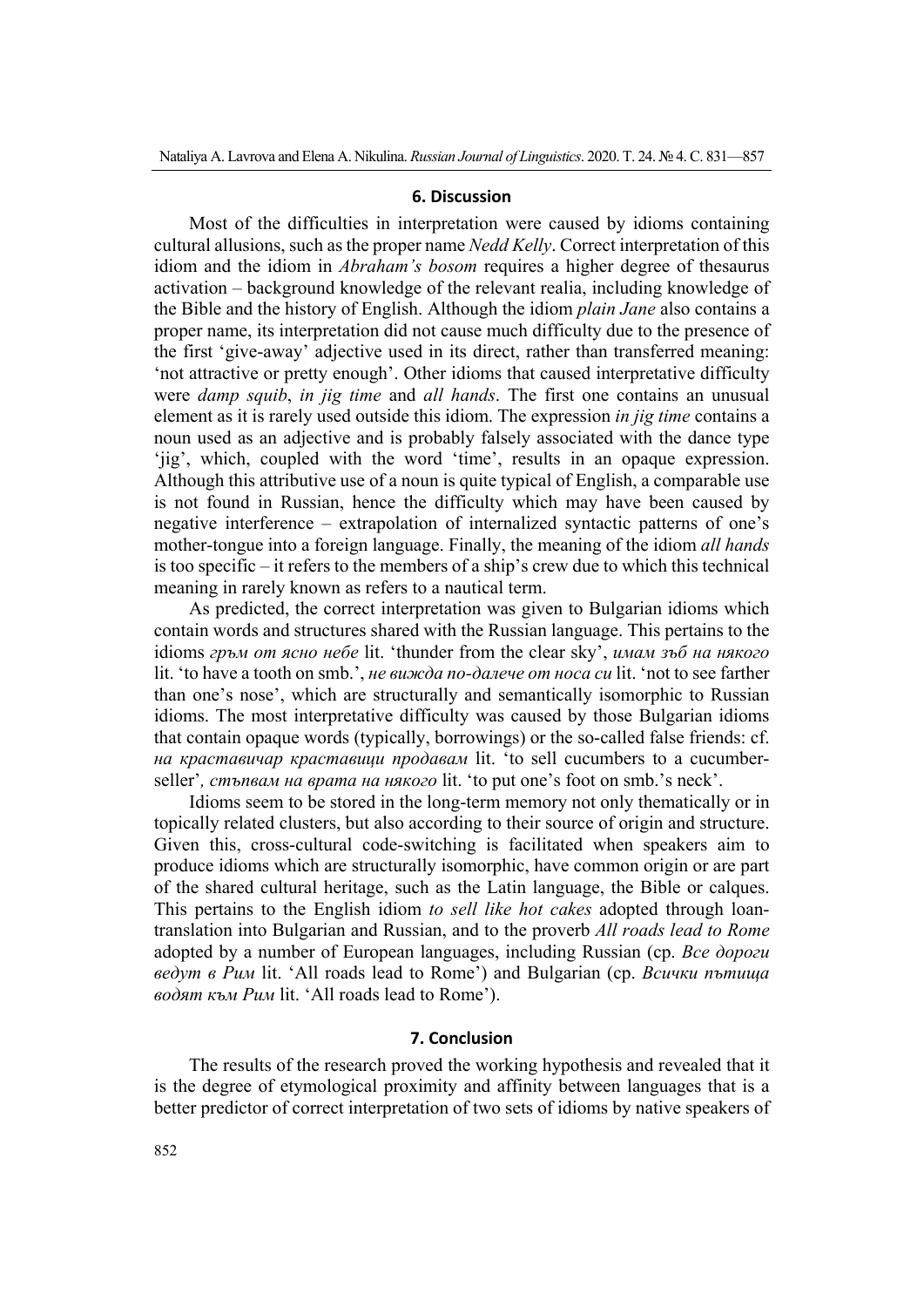the language closely related to one of the languages involved in the experiment. Although the Russian participants are all fluent speakers of English, their largely implicit cultural cognition makes them potentially more cross-culturally competent when decontextualized set expressions from Bulgarian, rather than English, are given for interpretation. This can partly be explained by a comparable linguistic and axiological prioritization, i.e. a set of values encoded by Russian-Bulgarian idiomatic counterparts rather than Russian-English idioms. This also means that cultural allusions embedded in Russian-Bulgarian idioms are interpreted more efficiently than those encoded by English idioms which in many cases are opaque.

The experiment also partly proves that common cultural conceptualisations of Russians and Bulgarians seem to arise without the participants' prior linguistic or cultural contact, since none of them know Bulgarian or have ever been to Bulgaria. On the other hand, linguistic competence is not in itself a sure predictor of correct interpretation of stable multi-word units. This seems to suggest that a lack of intercultural competence is a factor to reckon with. Putting it differently, a comparable set of intercultural values reflected in language significantly facilitates interpretation of stable multi-word items. Whether the same holds true for single words or, possibly, sentences is a matter of further investigation.

The implications of the research are manifold. The background knowledge of linguistic and cultural information connected with set expressions is likely to facilitate code-switching and to raise communicants' awareness of the extensive international stock of idioms. From the typological and genealogical point of view, the main paradigmatic relations that exist between Bulgarian, Russian and English idioms should be taken into account during cross-cultural communication: interlocutors should be alerted to a rather numerous group of false friends in order to avoid communicative breakdowns and to speed up and facilitate the process of cross-cultural communication.

One of the fascinating areas and desiderata for further research is the systemic investigation of the relations between Russian, Bulgarian and English paremiological units, i.e. proverbs and sayings. Preliminary findings suggest that approximately 15% of cases idioms and proverbs which descended from one and the same source, such as the Bible or fables, have acquired slightly different connotations in Russian, Bulgarian and English. This definitely proves that language does not remain static or develops in isolation: the people, the nation and the culture, i.e. the proprietors and the bearers of a language, are prone, either willingly or unwittingly, to slightly modify the meanings of linguistic items to suit their communicative needs.

Some of the avenues for further research comprise the following aspects: (1) theoretical and empirical research into the quantifiable correlation between the degree of genealogical proximity of languages and the number of correct interpretations of idioms, (2) study of conditions that stimulate loan-translation and the semantic fields which are more likely to be loan-translated, (3) cross-linguistic typological comparison of the symbolic meaning of numbers in Russian, Bulgarian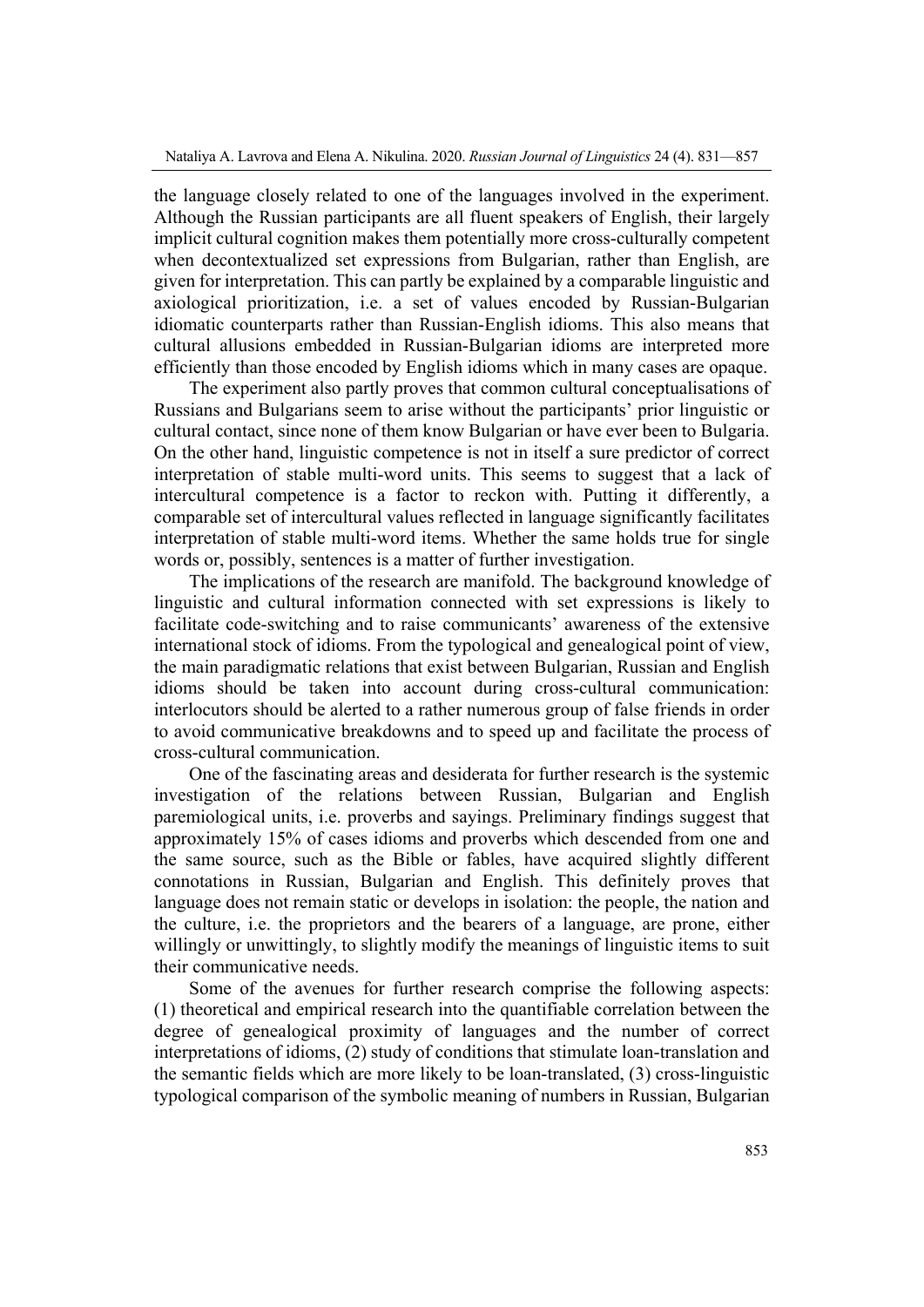and English idioms. While preliminary findings have shown that number 3 plays an important symbolic role both in Russian and Bulgarian due to the Orthodox Christianity, in Russian other numbers, such as 7, 40, 100 and 1 000 seem to play a more prominent role, which could probably be explained by a more pronounced proclivity for exaggeration, a cultural feature of Russian speakers that has been much commented on by Wierzbicka (Wierzbicka 2014).

# **ACKNOWLEDGEMENT**

The authors wish to express their deepest and immeasurable gratitude to Editor-in-Chief, Prof. Tatiana Larina for her kind attitude, invaluable critical comments and genuine interest in our research. She opened new vistas, alerted us to new research in the field and inspired us to further investigate the fascinating area of comparative and cultural linguistics. For this, we thank her again and again. We also thank the anonymous reviewers for a generous review and the Chief secretary Alexander Ignatenko for proof-reading and editing the manuscript.

**Участие авторов:** Лаврова Н.А. – концепция, дизайн исследования и написание текста. Никулина Е.А. – анализ полученных данных, выводы, перспективы исследования, написание текста.

## **© Nataliya Lavrova and Elena Nikulina, 2020**



This work is licensed under a Creative Commons Attribution 4.0 International License https://creativecommons.org/licenses/by/4.0/

## **REFERENCES**

- Antipova, Mariya A. & Yana A. Matveeva. 2014. The international conference "Russian linguistics: A history and the present". *Slověne* 3 (1). 221–223. DOI: 10.31168/2305-6754. 2014.3.1.9
- Baranov, Anatoli N. & Dmitry Dobrovol'skij. 2014. *Osnovi Frazeologii.* Moscow, Russia: Flinta. [The basics of phraseology].
- Bilá, Magdaléna & Svetlana Ivanova. 2020. Language, culture and ideology in discursive practices. *Russian Journal of Linguistics* 24 (2). 219–252. DOI: 10.22363/2687-0088- 2020-24-2-219-252.
- Chrissou, Marios. 2018. Interlinguale Faktoren für die Erfassung des Lernschwierigkeitsgrads von Phrasemen des Deutschen unter besonderer Berücksichtigung von DaF-Lernenden mit Griechisch als Muttersprache. *Yearbook of Phraseology* 9 (1). 111–136. DOI: 10.1515/phras-2018-0007. [Interlinguistic factors in the assessment of difficulty of learning German idioms by students of German as a foreign language with emphasis on native speakers of Greek].
- Columbus, Georgie. 2013. In support of multiword unit classifications: Corpus and human rating data validate phraseological classifications of three different multiword unit types. *Yearbook of Phraseology* 4 (1). 23–44. DOI: https://doi.org/10.1515/phras-2013-0003.
- Cranmer, Robin. 2017. Intercultural communicative competence a further challenge. *Russian Journal of Linguistics* 21 (4). 870–884. DOI: 10.22363/2312-9182-2017-21-4-870-884.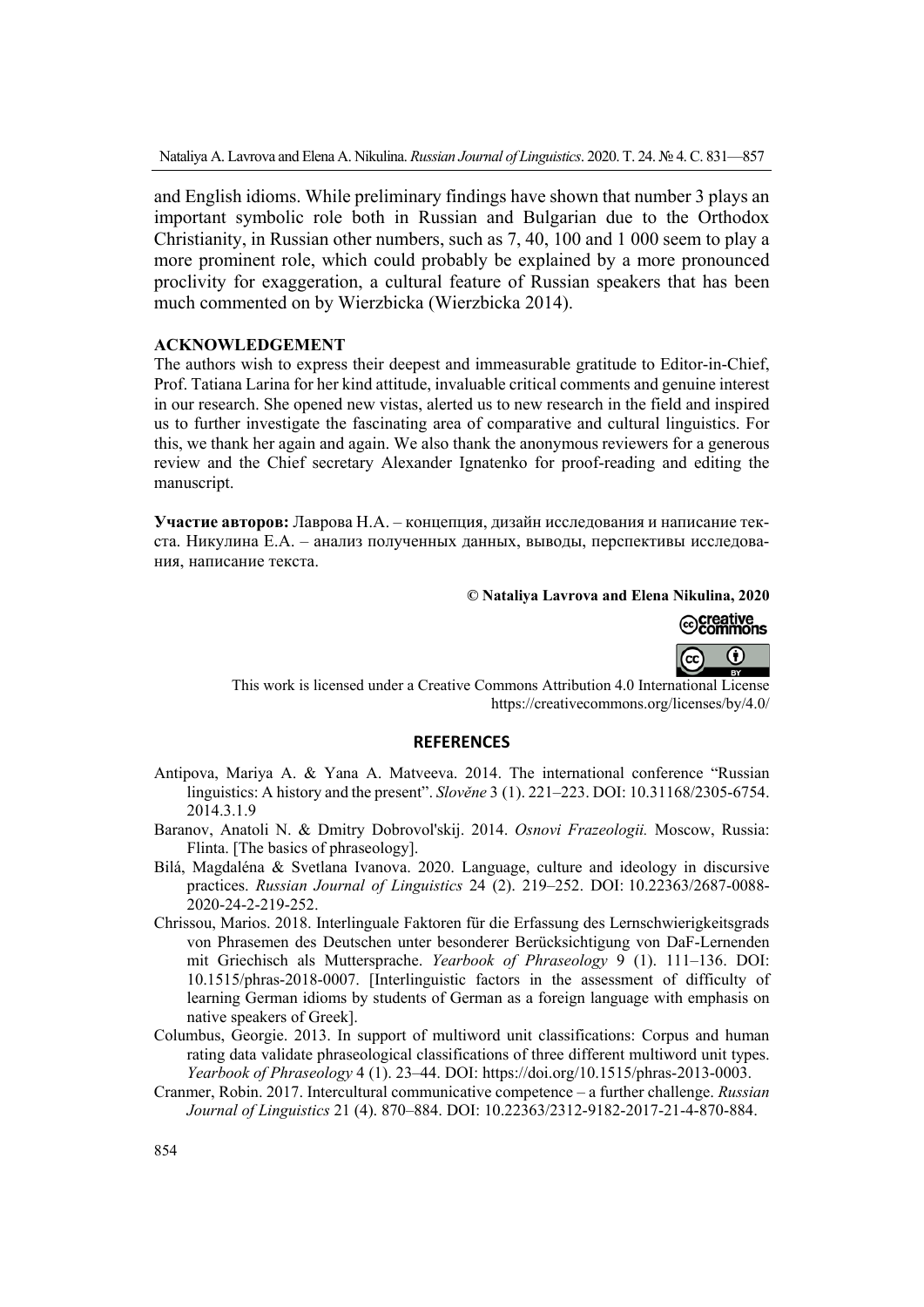- Deignan, Alice. 2005. *Metaphor and Corpus Linguistics*. Amsterdam-Philadelphia, The Netherlands, US: John Benjamins.
- Dobrikova, Mária. 2008. On phraseological conception in the Slovak and Bulgarian languages. *Slavica Slovaca* 43 (1). 52–63.
- Fiedler, Sabine. 2007. *English Phraseology*. Leipzig: Gunter Narr Verlag Tübingen.
- Floria, Boris N. 2017. The Slavic world and its destiny in the earliest epoch of its history according to the first redaction of the Chronicle by Marcin Kromer. *Slověne* 6 (1). 381–392.
- Holandi, Rayna. 2009. Semantic relations in the comparative phraseological units in English and Bulgarian. *Eğitim Fakültesi Dergisi XXII*. URL: https://dergipark.org.tr/tr/download/ article-file/153388. (Accessed on 15 June, 2020).
- Ivanova, Elena Yu. 2019. Contrastive analysis of Bulgarian and Russian syntax peculiarities. *Slověne* 8 (1). 554–563. DOI: 10.31168/2305-6754.2019.8.1.22.
- Keipert, Helmut. 2017. Conceptions of Church Slavonic. *Slověne* 6 (1). 8–75. DOI: http://dx.doi.org/10.31168/2305-6754.2017.6.1.1.
- Kuiper, Koenraad. 2013. Psycholinguistics, neurolinguistics and phraseology. *Yearbook of Phraseology* 4 (1). 1–2. DOI: https://doi.org/10.1515/phras-2013-0001.
- Mitkovska Liljana, Eleni Bužarovska & Elena Ju. Ivanova. 2017. Apprehensive-epistemic daconstructions in Balkan Slavic. *Slověne* 6 (2). 57–83.
- Mokienko, Valerij M. 2017. Psycholinguistic aspects of Slavic phraseology: "Slavofraz-2016". *Slověne* 6 (1). 576–587.
- Nelyubova, Natalia, Victoria Hiltbrunner & Victor Ershov. 2019. The reflection of the hierarchy of values in the proverbial fund of the Russian and French languages. *Russian Journal of Linguistics* 23(1). 223-243. DOI: 10.22363/2312-9182-2019-I-223-243.
- Podtergera, Irina A. 2015. What is language history? *Slověne* 4 (1). 394–455. DOI: http://dx.doi.org/10.31168/2305-6754.2015.4.1.26.
- Polyvyannyy, Dmitry I. 2016. Bulgarian polemical literature in the confessional strife between Rome and Constantinople. *Slověne* 5 (2). 370–376. DOI: http://dx.doi.org/10.31168/2305- 6754.2016.5.2.10.
- Saenko, Mikhail N. 2017. History of the semantics of the Proto-Slavic lexemes \*edinŭ and \*samŭ. *Slověne* 6 (1). 76–94.
- Sharifian, Farzad. 2017. *Cultural Linguistics*. Amsterdam: Philadelphia: John Benjamins Publishing House, 2017.
- Solano, Ramón M. & Mária Kolářová. 2015. Phraseological loan translations in Bulgarian and in French: A cross-linguistic and cross-cultural study. *Contrastive Linguistics* 3. 9–31. DOI: https://hal.archives-ouvertes.fr/hal-01646142.
- Sosnowski, Wojciech P., Diana Blagoeva & Roman Tymoshuk. 2018. New Bulgarian, Polish, and Ukrainian phraseology and language corpora. *Cognitive Studies. Études Cognitives* 18. 1–13. DOI: https://doi.org/10.11649/cs.
- Szerszunowicz, Joanna. 2015. Periodic growth of phrasemes from a cross-linguistic perspective: Polish phraseology after the political transformation of 1989. *Yearbook of Phraseology* 6 (1). 103–124. DOI: https://doi.org/10.1515/phras-2015-0007.
- Todorova, Bilyana B. 2019. Bulgarian-English code-switching in Internet forum communication: The BG-mamma case. *Open Linguistics* 5 (1). 121–135. DOI: https://doi.org/ 10.1515/opli-2019-0008.
- Todorova, Maria. 2015. On the automatic recognition of Bulgarian verb idioms. *Paisievi Cheteniya*. Plovdiv, Bulgaria. URL: https://www.researchgate.net/publication/ 305328336 ON THE\_AUTOMATIC\_RECOGNITION OF BULGARIAN\_VERB\_ID IOMS (Accessed on 15 June, 2020).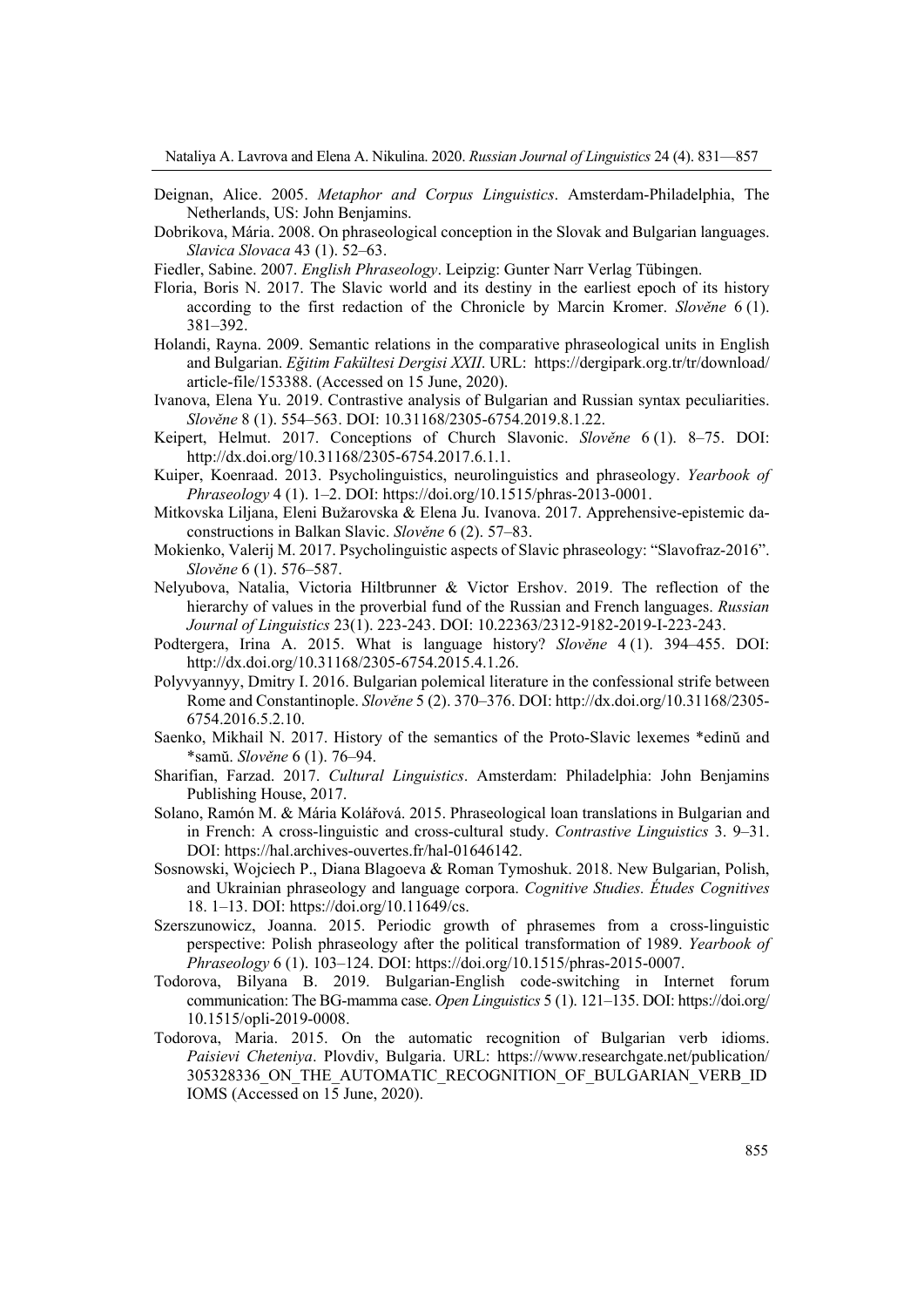- Urmanchieva, Anna Yu. & Vladimir A. Plungian. 2017. The perfect in Old Church Slavonic: Was it resultative? *Slověne* 6 (2). 13–56. DOI: 10.31168/2305-6754.2017.6.2.1.
- Vashcheva, Irina Yu. & Dmitry A. Koryakov. 2018. Medieval Bulgaria in the context of political imagology. *Slověne* 7 (2). 527–537. DOI: 10.31168/2305-6754.2018.7.2.21.
- Vinogradov, Andrey Yu. & Anastasia S. Dobychina. 2018. "Erinyes and Maenads". Who stood at the cradle of the new Bulgarian community in 1185–1186? *Slověne* 7 (1). 41–54. DOI: 10.31168/2305-6754.2018.7.1.3.
- Waugh, Daniel C. 2019. The Great Turkes defiance revisited. *Slověne* 8 (1). 162–187. DOI: 10.31168/2305-6754.2019.8.1.6.
- Wierzbicka, Anna. 2014. *Imprisoned in English: The Hazards of English as a Default Language.* Oxford: Oxford University Press.
- Zholobov, Oleg F. 2016. Notes on the word form je 'is' in Old Russian and Old Church Slavonic literature. *Slověne* 5 (1). 114–125.

## **Dictionaries and other sources**

- Ankova-Nicheva, Keti. 1993. *Nov Fraseologichen Rechnik na Bylgarskija Ezik.* Sophia, Bulgaria: Izdatel'stvo universiteta Sv. Kliment Ochridskij. [New phraseological dictionary of Bulgarian].
- Brown, Keith & Sarah Ogilvie. 2009. *Concise Encyclopedia of Languages of the World.* Oxford, UK: Elsevier Ltd.
- Gurevich, Valery V. & Jeanna A. Dozorets. 1988. *Kratkij Russko-anglijskij Fraseologicheskij Slovar'* Moscow, Russia: Russkij Jazik. [A short Russian-English phraseological dictionary].
- Kotova, Nandezhda & Miroslav Janakijev. 2001. *Grammatica Bolgarskogo Jazika dl'a Vladejusschich Russkim Jazikom* Moscow, Russia: Izdatel'stvo Moskovskogo Universiteta. [Grammar of Bulgarian for those who know Russian].
- Leafgren, John. 2011. *A Concise Bulgarian Grammar.* URL: http://www.seelrc.org:8080/ grammar/pdf/stand\_alone\_bulgarian.pdf. (Accessed on 15 June, 2020.)
- Maslov, Yuri S. 1981. *Grammatica Bolgarskogo Jazika.* Moscow, Russia: Visschaja schkola. [Grammar of Bulgarian].

*The Oxford Dictionary of Idioms*. 2004. Oxford: Oxford University Press.

- Pashova, Marinella. 2005. Bulgarian 4 Brits. Southampton, UK: Probmags Publishing.
- Sabeva, Radost & Zhana Zagorova. 2015. *Speak Bulgarian Like a Native. Bulgarian Idioms in Context*. Sophia: CreateSpace Independent Publishing Platform.
- Stepanov, Yuri S. 2016. *Osnovi Obschego Yazikoznanija.* Moscow, Russia: Lenand. [Introduction to general linguistics].

#### **Article history:**

Received: 26 July 2020 Revised: 15 October 2020 Accepted: 17 October 2020

#### **История статьи:**

Дата поступления в редакцию: 26 июля 2020 Дата принятия к печати: 17 октября 2020